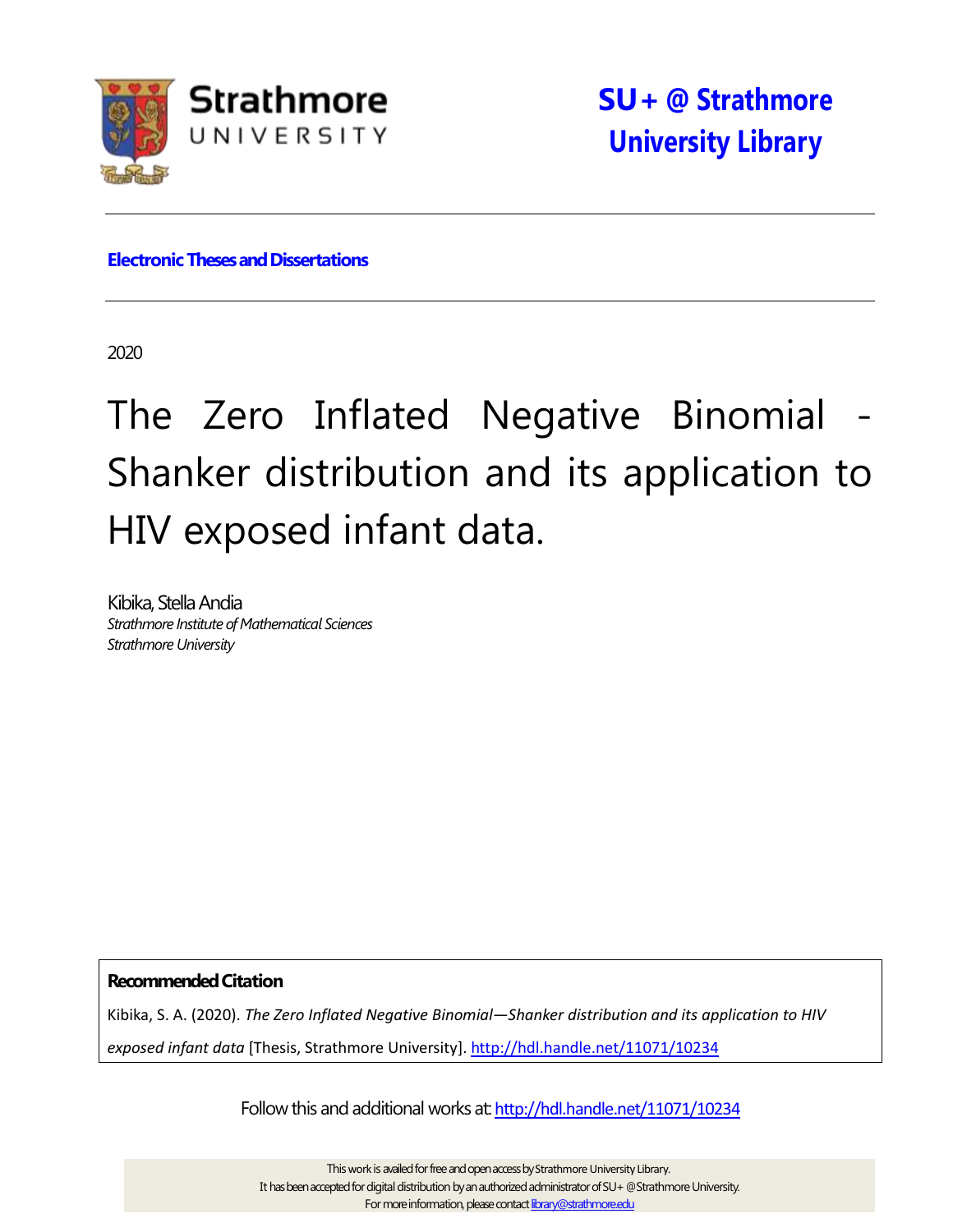The Zero Inflated Negative Binomial - Shanker Distribution and its Application to HIV Exposed Infant Data



Master of Science, Statistical Sciences

2020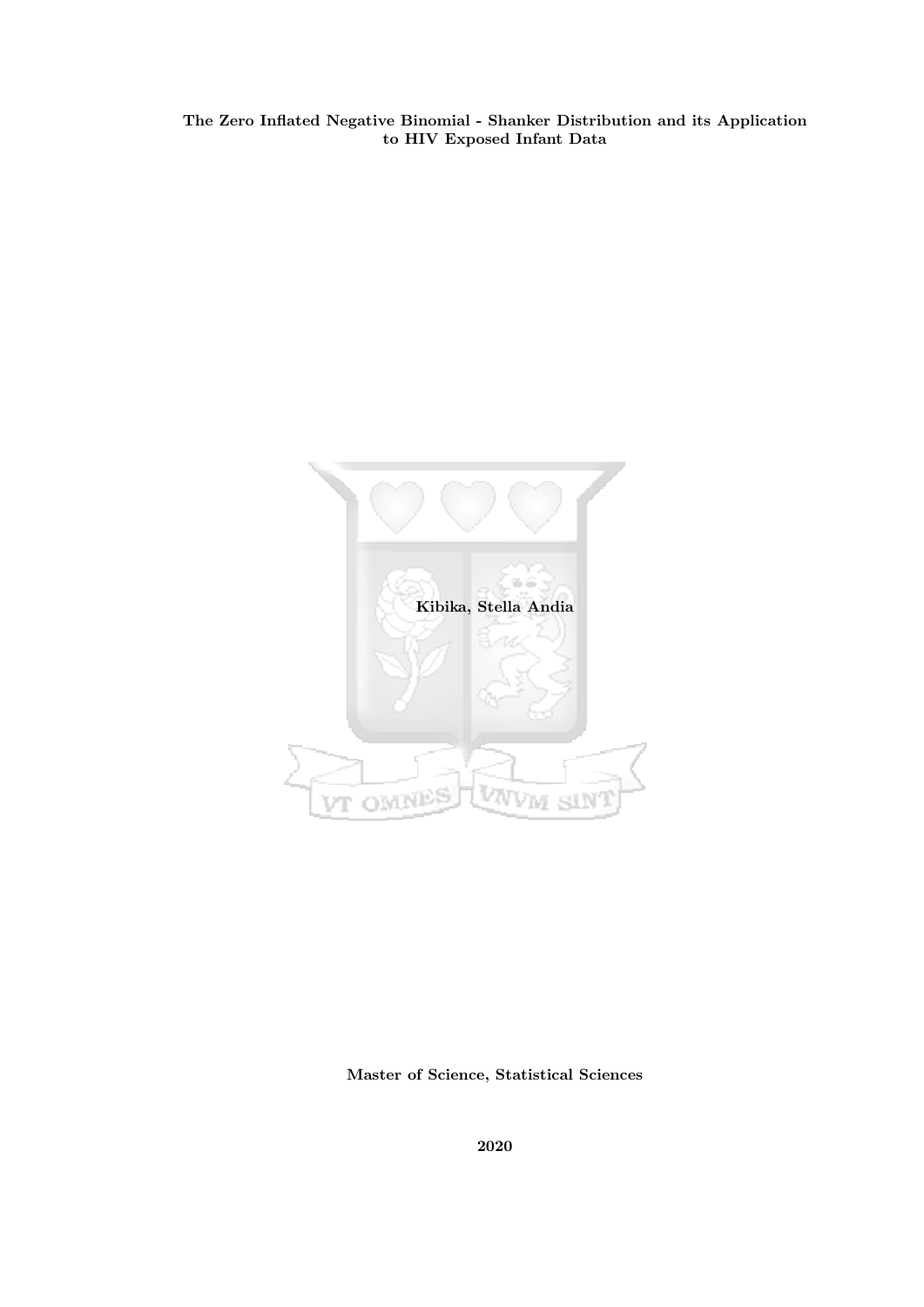The Zero Inflated Negative Binomial - Shanker Distribution and its Application to HIV Exposed Infant Data

Kibika, Stella Andia



Strathmore Institute of Mathematical Sciences Strathmore University Nairobi,Kenya

September, 2020

This thesis is available for Library use on the understanding that it is copywright material and that no quotation from the thesis may be published without proper acknowledgement.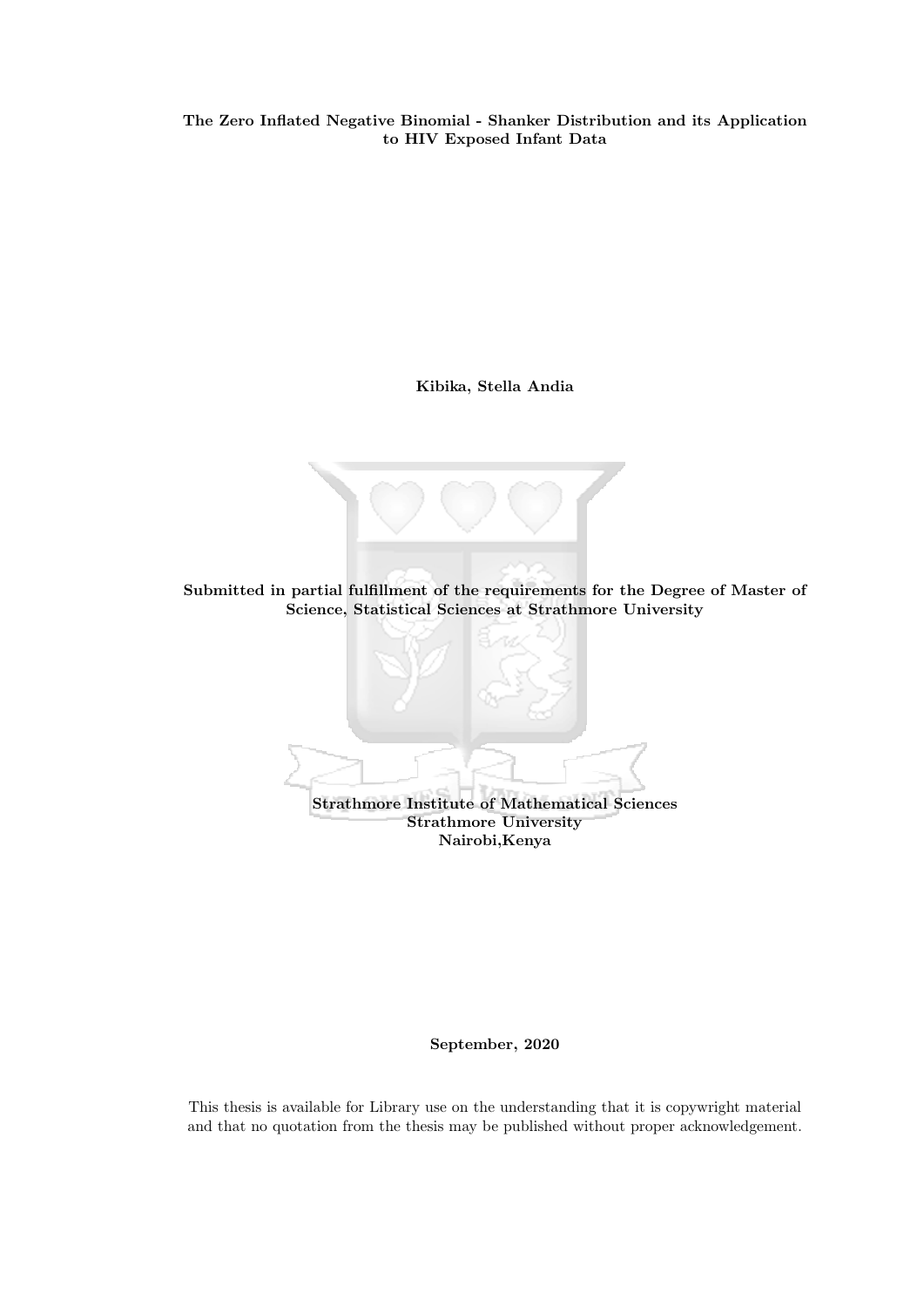#### Declaration

I declare that this work has not been previously submitted and approved for the award of a degree by this or any other University. To the best of my knowledge and belief, the thesis contains no material previously published or written by another person except where due reference is made in the thesis itself.

 c No part of this thesis may be reproduced without the permission of the author and Strathmore University

Stella Andia Kibika

 $\cos \theta$ 

17/09/2020



Approval

The thesis of Stella Andia Kibika was reviewed and approved by the following:

Dr. Collins Odhiambo, Lecturer, Strathmore Institute of Mathematical Sciences, Strathmore University

Dr. Elphas Okango, Lecturer, Strathmore Institute of Mathematical Sciences, Strathmore University

Dr. Godfrey Madigu, Dean, Strathmore Institute of Mathematical Sciences, Strathmore University

Dr. Bernard Shibwabo, Director of Graduate Studies, Strathmore University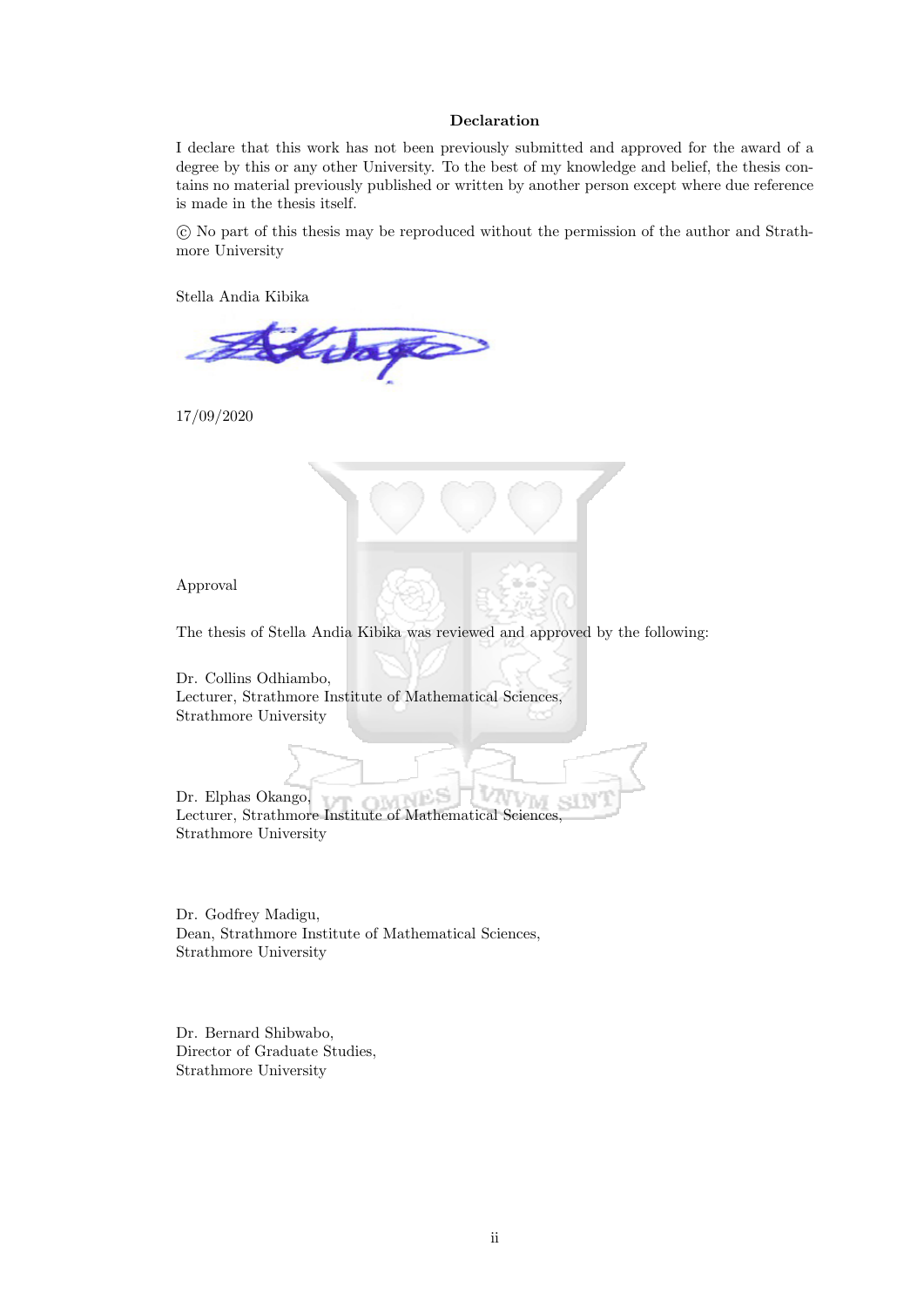#### Abstract

Motivated by HIV exposed infants (HEI) sero-conversion data, we provide an extension of Zeroinflated Negative Binomial (ZINB) distribution to Zero-Inflated Negative Binomial – Shanker (ZINB-SH) distribution. We review the classical Poisson, and negative binomial distribution when applying count data and there zero-inflated versions. After reviewing the conceptual and computational features of these methods, we generate a new extension which is intrinsically a combination of Zero-inflated Negative Binomial and Shanker distribution. In this setting the ZINB-SH, distribution provides an alternative to the Poisson-Shanker distribution in particular, when data exhibits over dispersion brought by excess zeros. The HIV Exposed infant data is characterized by both structured and non-structured zeroes which makes the feature ideal in this context. We describe the properties of ZINB-SH distribution and estimate its parameters. Extensive simulations were conducted and the results in terms of goodness-of-fit, compared to the standard Negative Binomial, Shanker, Zero-Inated Negative Binomial and Negative Binomial-Shanker distributions. The ZINB-SH distribution is competitive under different settings of simulation and does well as sample size increases. To validate the distribution we apply real typical HIV Exposed Infant data.

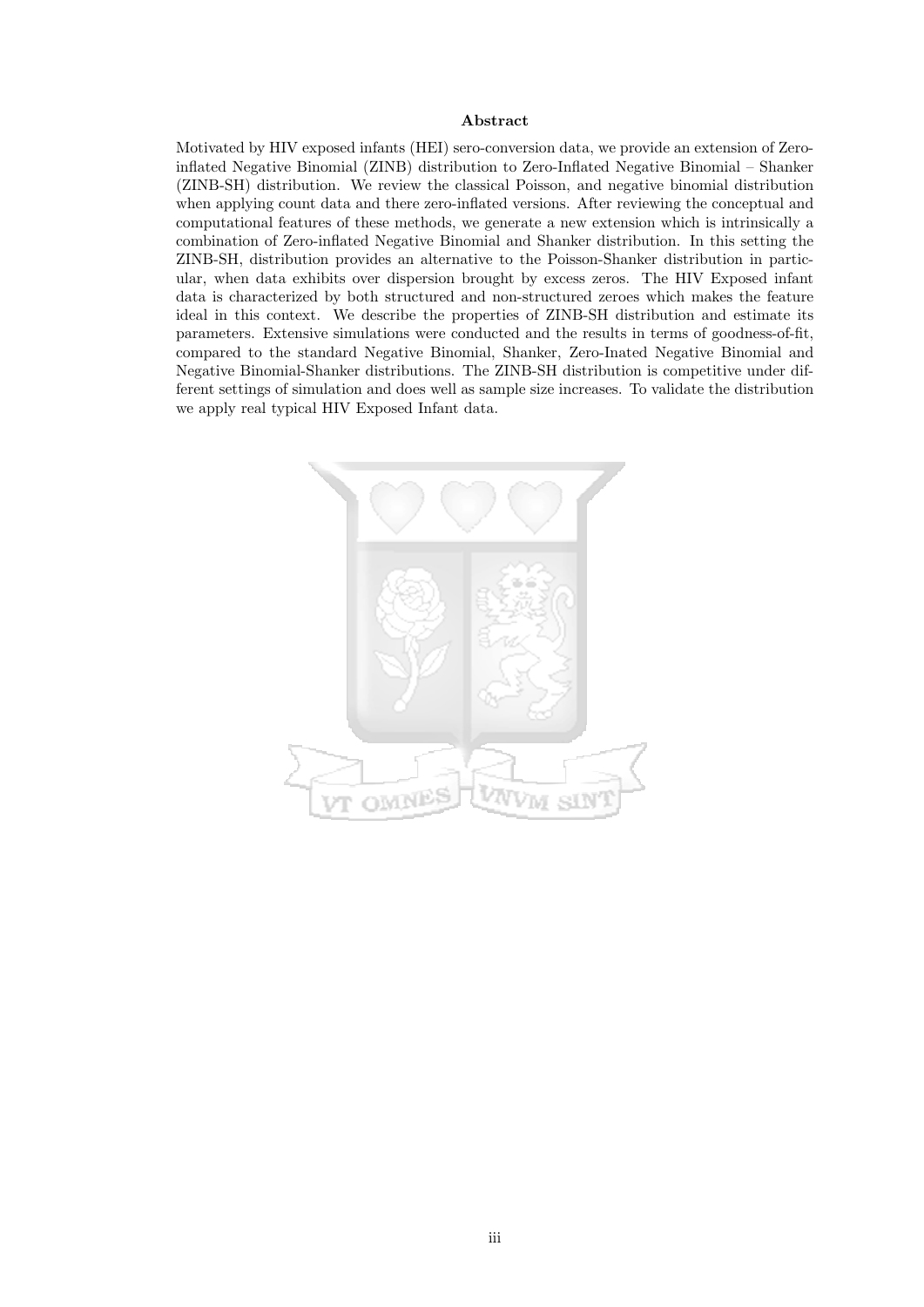#### Acknowledgement

The authors would like to thank the Strathmore Institute of Mathematical Sciences and the faculty who have supported the research devoting their time and intellectual resources. I would also like to thank my supervisors, Dr. Collins Odhiambo and Dr. Elphas Okango for their contribution and support throughout the period of research.

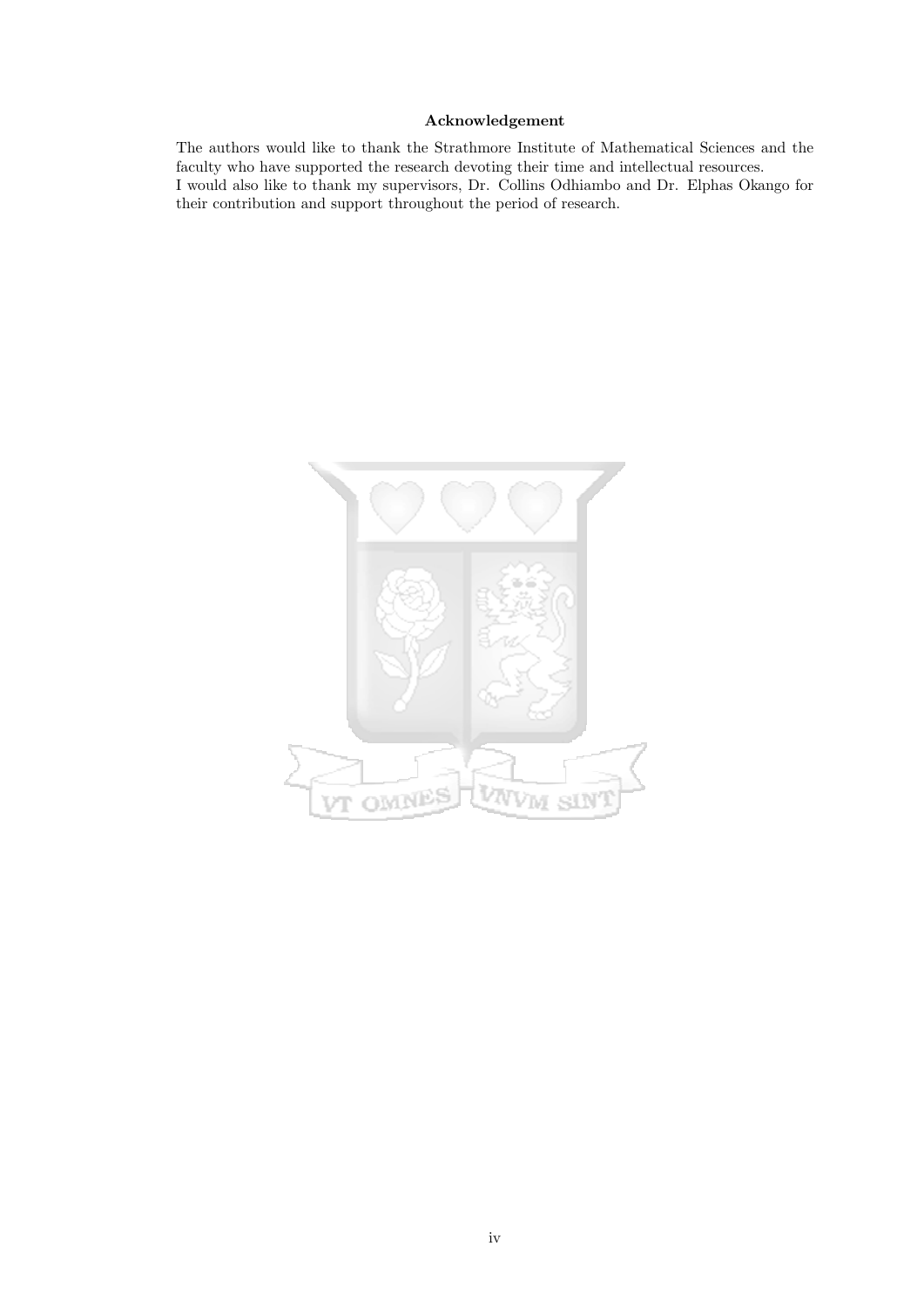# Table of Contents

| 1            |         | Introduction                                                                                                   | 1                        |
|--------------|---------|----------------------------------------------------------------------------------------------------------------|--------------------------|
|              | 1.1     |                                                                                                                | 1                        |
|              | 1.2     |                                                                                                                | $\overline{2}$           |
|              | 1.3     |                                                                                                                | $\sqrt{3}$               |
|              |         | 1.3.1                                                                                                          | 3                        |
|              |         | 1.3.2                                                                                                          | 3                        |
|              | 1.4     |                                                                                                                | 3                        |
|              | 1.5     | Scope of the study $\dots \dots \dots \dots \dots \dots \dots \dots \dots \dots \dots \dots \dots \dots \dots$ | 3                        |
|              | 1.6     |                                                                                                                | 3                        |
| $\mathbf{2}$ |         | <b>Literature Review</b>                                                                                       | $\overline{\mathcal{A}}$ |
|              | 2.1     |                                                                                                                | 5                        |
|              | 2.2     | Review of zero inflated datasets and Models $\dots$ , $\dots$ , $\dots$ , $\dots$ , $\dots$ , $\dots$ ,        | 5                        |
|              | 2.3     |                                                                                                                | 6                        |
|              |         | 2.3.1                                                                                                          | $6\phantom{.}6$          |
|              | 2.4     |                                                                                                                | $\overline{7}$           |
|              |         | 2.4.1                                                                                                          | $\overline{7}$           |
| 3            |         | <b>Research Methodology</b>                                                                                    | 8                        |
|              | 3.1     | Research Design<br>7.                                                                                          | 8                        |
|              | 3.2     | Data $\ldots \ldots \ldots \ldots \ldots$                                                                      | 10                       |
|              | 3.3     | .                                                                                                              | 10                       |
| 4            | Results |                                                                                                                | 11                       |
|              |         |                                                                                                                |                          |
| 5            |         | <b>Discussion</b>                                                                                              | 15                       |
| 6            |         | Conclusion                                                                                                     | 16                       |
|              |         | References                                                                                                     | 22                       |
|              |         |                                                                                                                |                          |
|              |         |                                                                                                                |                          |
|              |         |                                                                                                                |                          |
|              |         |                                                                                                                |                          |
|              |         |                                                                                                                |                          |
|              |         |                                                                                                                |                          |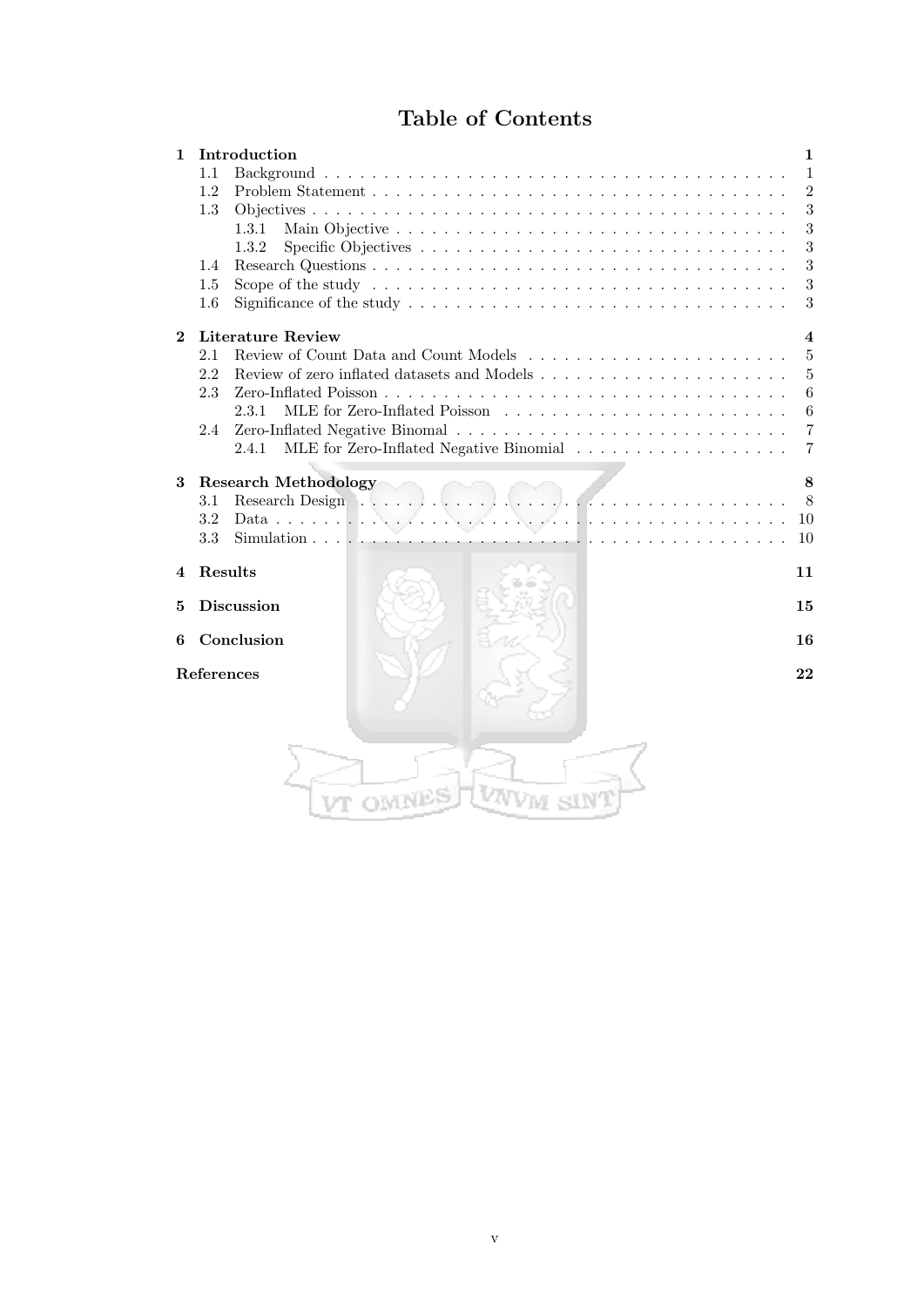# List of Figures

| 4.2 Density plots from HEI sero conversion dataset 11    |  |
|----------------------------------------------------------|--|
| 4.3 Rootogram plot for Negative Binomial Distribution 12 |  |
|                                                          |  |
|                                                          |  |
|                                                          |  |

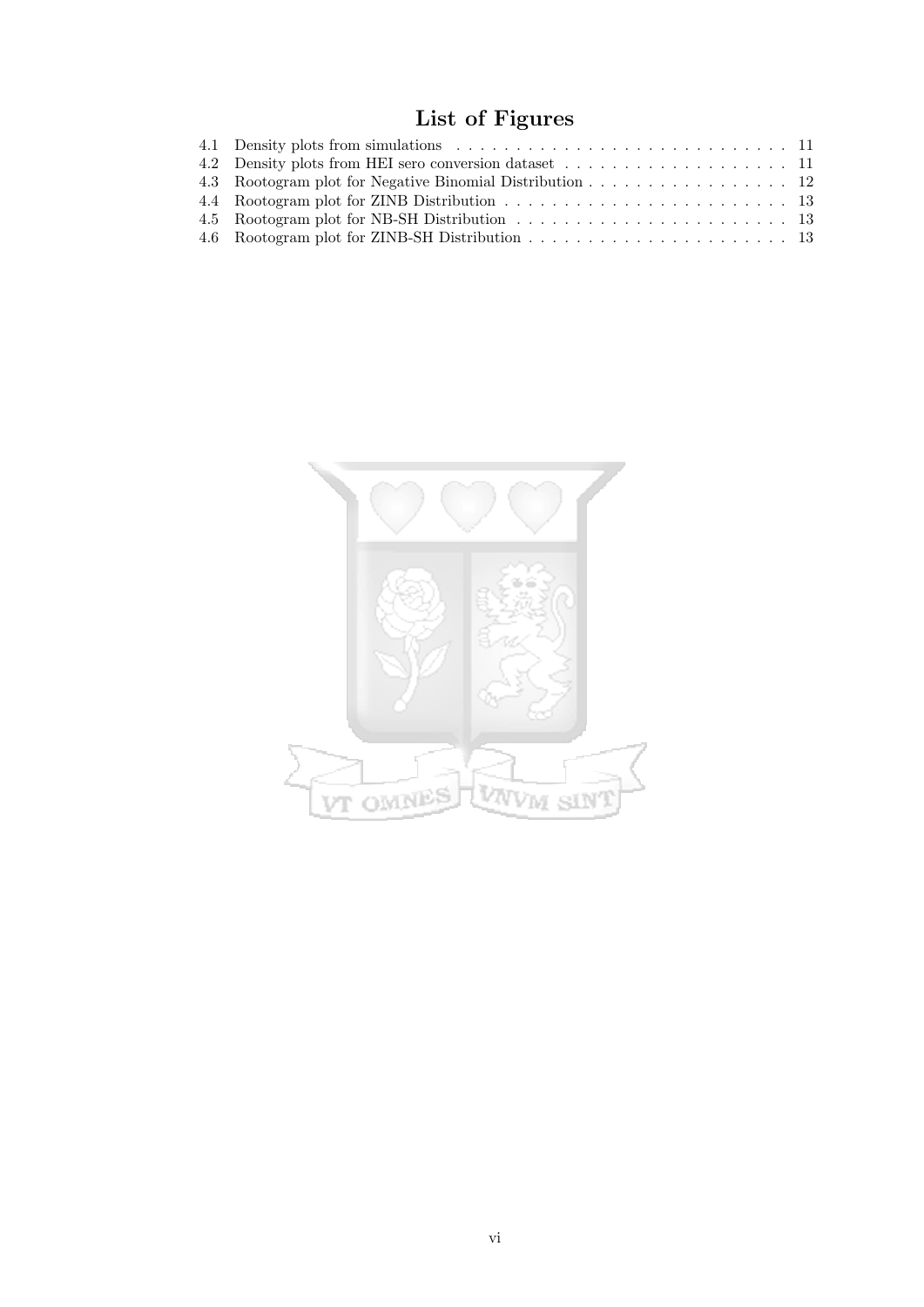# List of Tables

| 4.3 Performance based on AIC values for dataset with 86% zeros 14    |  |
|----------------------------------------------------------------------|--|
| 4.4 Performance based on AIC values for dataset with $14\%$ zeros 14 |  |

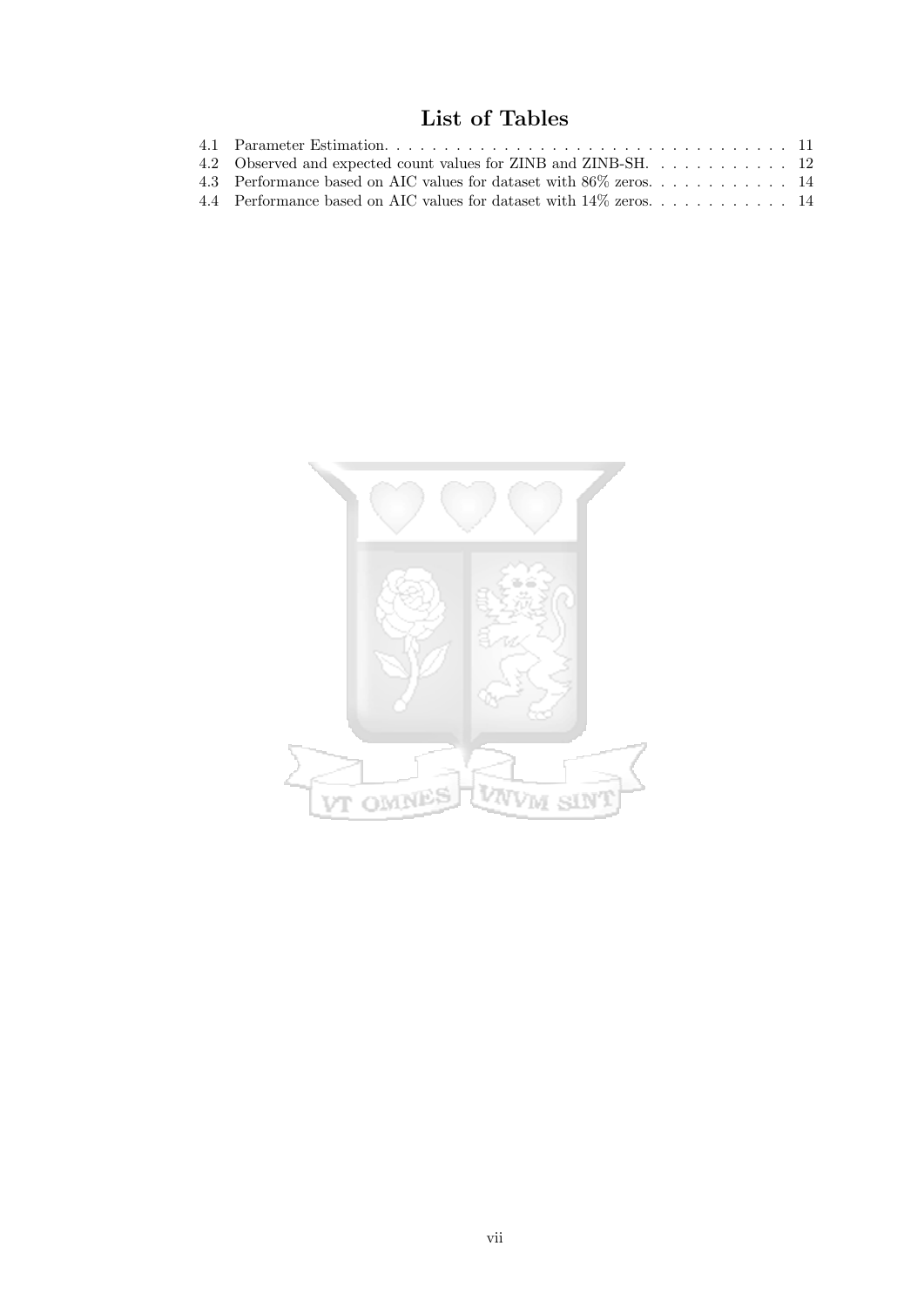#### Abbreviations

MTCT – Mother to Child Transmission

HEI - HIV Exposed Infant

EID – Early Infant Diagnosis

HIV – Human Immuno Deficiency Virus

ZINB – Zero Inflated Negative Binomial

SH - Shanker

ZINB-SH - Zero Inflated Negative Binomial Shanker

ZINB-CR - Zero Inflated Crack

ZINB-GE - Zero Inflated Generalized Exponential

NB – Negative Binomial

MLE-Maximum Likelihood Estimation

GLM - Generalized Linear Model.

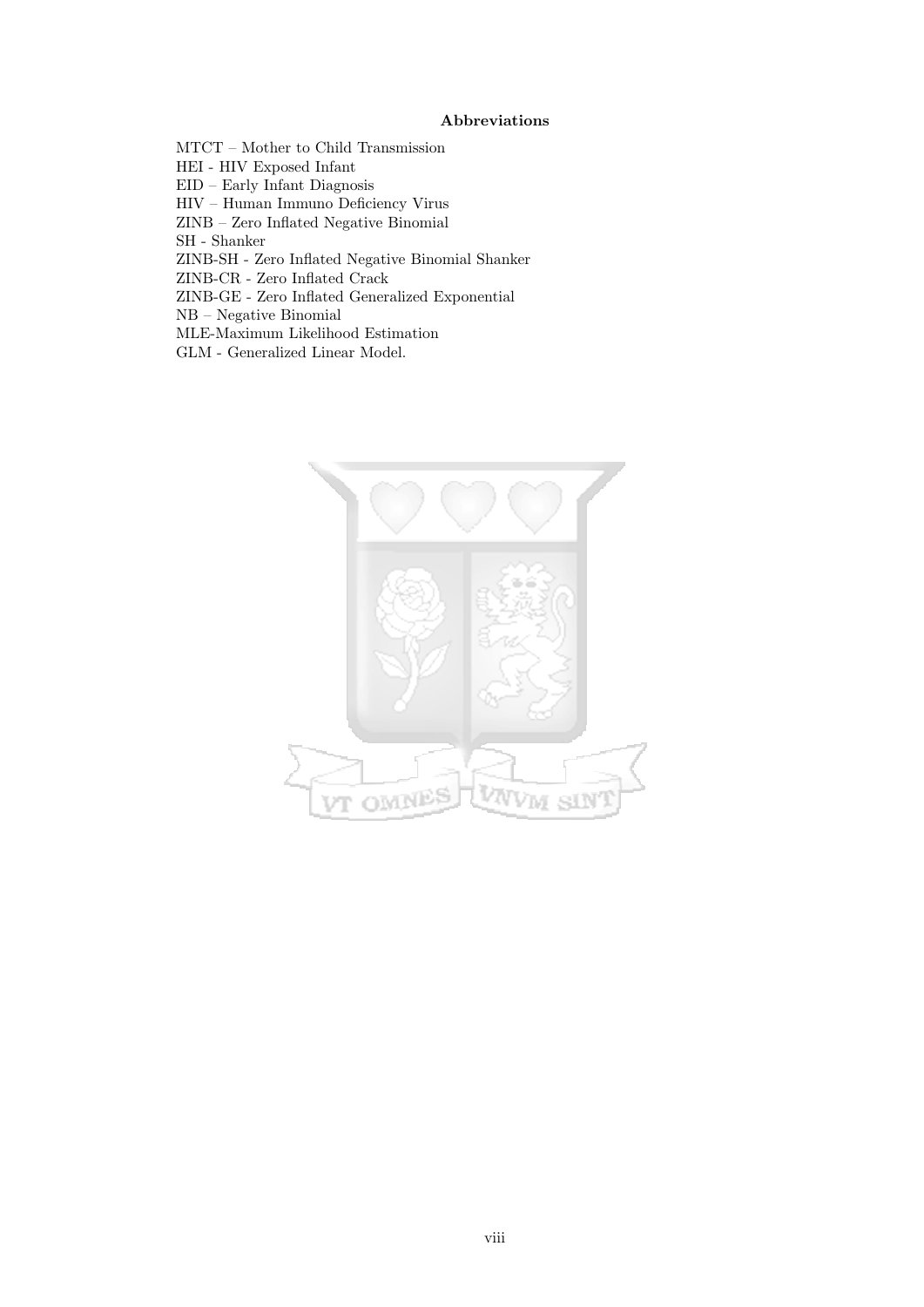# 1 Introduction

#### 1.1 Background

Zero inflated models have been developed to analyze count data that exhibits many zeros. The skewed nature of the resulting distribution makes it difficult to transform the data to a normal distribution. Count models such as Poisson and negative binomial are preferred. In cases where these models are not able to handle the number of zeros, they are extended to zero-inflated models. The zero inflated Poisson (ZIP) and zero inflated negative binomial (ZINB) are the most popular models. Hurdle models are an alternative way of modelling zero inflated data. The Poisson hurdle model was introduced in 1986 by John Mullahy. The hurdle models also model the zeros and the non-zero values (zero-truncated) separately. The difference between the zero inflated models and the hurdle models is that the hurdle models do not distinguish between the structured and random zeros. All the zeros are assumed to be structured (Mullahy, 1986). Zero-inflated models are not simply two-part models that can be estimated separately, as are hurdle models. Rather, zero-inflated models are mixture models. They use logistic or probit regression for the binary component, but both components – the binary and count – include the same zero counts when being estimated (Hilbe, 2014). General form of the hurdle model:

$$
g(X) = \begin{cases} \pi & x = 0 \\ h(X) & x > 0 \end{cases}
$$
 (1)

 $\pi$ =proportion of structured zeros

 $h(X)$  is the probability distribution function of the count data.

Failure to take into account both structured and unstructured zeros may introduce bias into the final results if there exists random zeros in the data (Blasco-Moreno, Pérez-Casany, Puig, Morante, & Castells, 2019). In cases where the data exhibits over dispersion, the ZINB is preferred to the Poisson. The zero inflated models introduce a second link function, the logit link, which allows the zeros to be distinguished as either structured or unstructured. There also exist hurdle models that assume all the zeros are structured. It truncates the non-zero part of the data. The hurdle models do not distinguish the zeros and may be applicable when the researcher is sure that all zeros arising from the data are structured for example when all the observations exist in a controlled space. An example would be looking at the occurrences of a disease when the entire population under investigation has been vaccinated for the particular disease. The zero inflated models will outperform hurdle models whenever the zeros in the data arise both structurally and randomly (Yang, 2014). In order to create more flexible models, there are some mixed models such as zero inflated negative binomial-Crack (Saengthong, Bodhisuwan, & Thongteeraparp, 2015) (ZINB-CR), zero inflated negative binomial-Sushila (Yamrubboon, Thongteeraparp, Bodhisuwan, & Jampachaisri, 2017) (ZINB-S) and zero inflated negative binomial-Generalized exponential (ZINB-GE)(Aryuyuen, Bodhisuwan, & Supapakorn, 2014) that have been developed. These models have been shown to perform better than the ZINB with fewer parameters. They are all parametric models that involve estimation of parameters. The disadvantage of the extended models is the complexity that is introduced with mixing two distributions. Estimation of parameters becomes more complex and requires algorithms such as the Newton Raphson and Expectation-Maximization (EM) algorithms. To achieve convergence, statistical software is used to make the process easier. There is also no standard procedure to tell when a dataset is exhibiting zero inflation (Warton, 2005). The ZINB model is a model that is used to address the issue of over dispersion in count data with excess zeros. We seek to extend the ZINB probability distribution function (PDF) to allow for greater flexibility by introducing more randomness. Structured zeros occur due to the presence of a group that is not at risk of exhibiting the phenomena under study. Structured zeros are inevitable while unstructured zeros occur by chance. (Ridout, Dem´etrio, & Hinde, 1998) gives an example of the distinction between the zeros using horticulture data where, in counting disease lesions on plants, a plant may have no lesions either because it is resistant to the disease(structured), or simply because no disease spores have landed on it(unstructured). In this study the focus will be on mothers who undergo prenatal and post-natal care in facilities that are equipped to prevent transmission (structured) and mothers who do not receive pre-natal and postnatal care or visit facilities that are not equipped to prevent transmission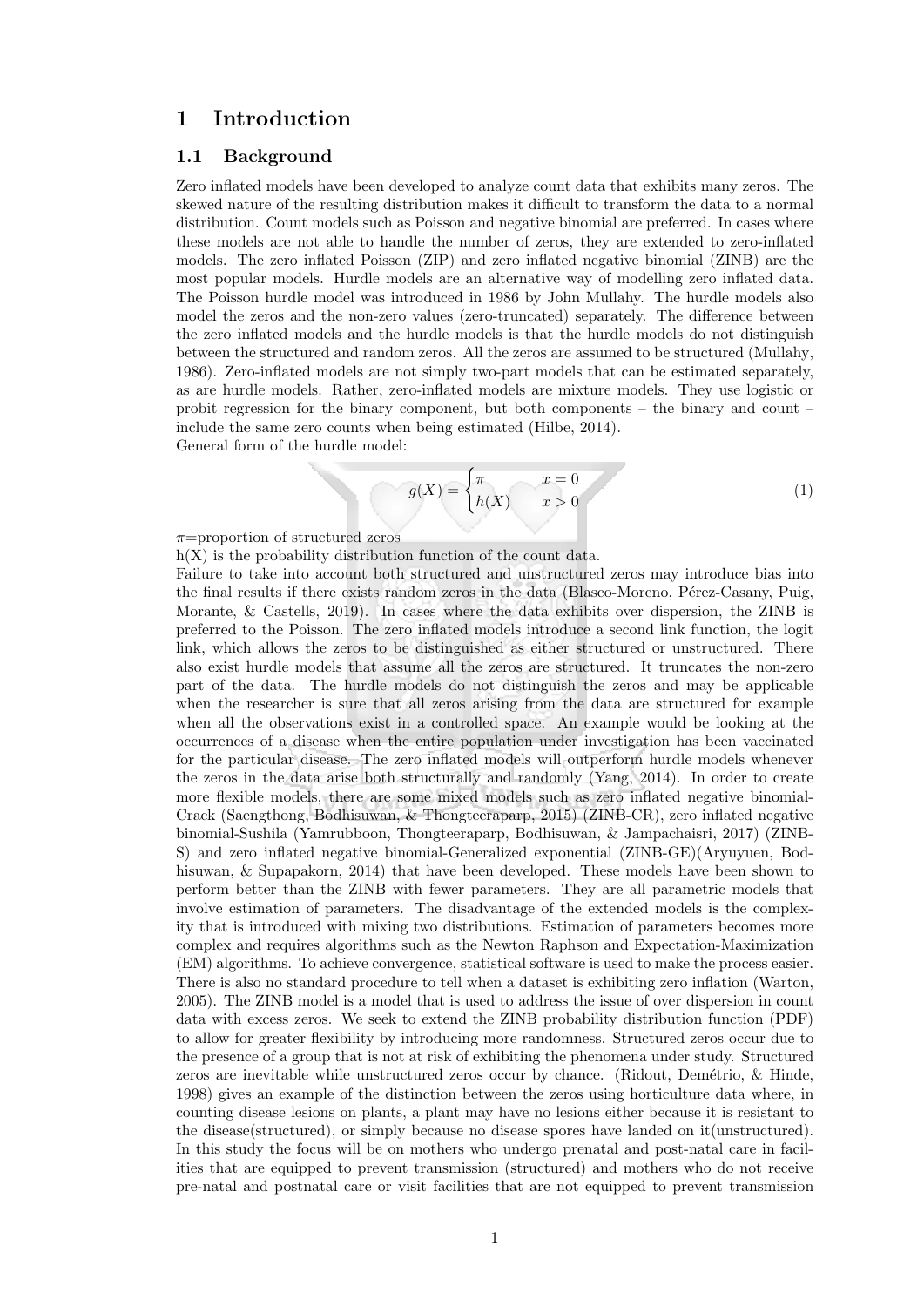(unstructured). Distinguishing structured and unstructured zeros is important here because the two groups have different probabilities of mother to child transmission. The zero inflated models are applied to such kind of data, with more zeros than the probability distribution expects, to account for the excess zeros. Creating more flexible models is important for the bias-variance trade off and creating models that have better predictive ability. The mixed models mentioned in the introduction have been proven to perform better than the original form of ZINB. Majority of sero-conversion among HIV Exposed Infants (HEI) occurs during the pregnancy, delivery and breastfeeding process (Nekesa, Odhiambo, & Chaba, 2019). The government and World Health Organization have put measures in place for Prevention of Mother to Child Transmission (PMTCT). These interventions have been introduced as a result of the high infant mortality recorded due to HIV in the period 1970-1990 where it also emerged that Mother to Child Transmission was a key factor (Shapiro & Lockman, 2010). The interventions put in place have resulted in decrease number of MTCT from 29.7% in 2015 to 11.5% in 2017 with PMTCT coverage of 77% according to the Ministry of Health HIV Estimates report of 2018. The difference in the quality of health services offered across the country leads to suboptimal procedures for PMTCT in certain facilities leading to random zeros in data collected for HIV sero-conversion(Nekesa et al., 2019). In many studies relying on count data where the counts may exhibit more zeros than the common count models can handle, zero inflated models can be used to model the outcomes. This is useful especially when some of the zeros recorded are not occurring randomly. For example, if an intervention is put in place to prevent a phenomenon from occurring, the data collected will contain zeros occurring randomly and those that are a result of the intervention. The negative binomial distribution is useful since it accounts for over dispersion that may be present in the data. However, it is not able to cater for excess zero therefore the ZINB distribution is applied. The ZINB applies weights to the structured and random zeros. It gives a weight  $\pi$  to the structured zeros and  $(1 - \pi)$  to the random zeros and other count values greater than zero. Given a random variable X,

$$
P(X = x) = \begin{cases} \pi + (1 - \pi)(1 + \frac{\theta}{r})^{-r} & x_i = 0\\ (1 - \pi)\frac{\Gamma(x_i + r)}{x_i! \Gamma(r)}(1 + \frac{\theta}{r})^{-1(1 + \frac{r}{\theta})^{-x_i}} & x_i > 0 \end{cases}
$$
(2)

where,

 $\pi$  = proportion of structured zeros

 $\theta$  = probability of success

 $r =$  dispersion parameter. This paper seeks to extend the ZINB to allow more flexibility to the model. The ZINB-SH will allow a parameter of the NB to be random and follow its own distribution. Mixture models have been used to increase the flexibility and robustness of probability distributions. This work aims to determine whether a mixture of the NB and Shanker distributions will provide greater flexibility and robustness when fitting zero inflated models. Fitting more than one model to a given dataset is common to establish the best model for a given situation.

ou.

#### 1.2 Problem Statement

Analysis of count data is important in social sciences, epidemiology, public health and agriculture among many others.

In some cases the count of zeros in a dataset is more than what the common count models expect. In other cases the count of zero occurs due to a part of the population that does not exhibit the phenomenon under study(Mwalili, Lesaffre, & Declerck, 2008). In these cases, standard models such as the poisson and negative binomial may not be optimal.

Models have been developed to deal with these scenarios. The zero inflated poisson model for simulating zero inflated data for manufacturing developed by (Lambert, 1992) is one of the most popular methods. The other models developed include ZINB, ZINB-CR and ZINB-GE.

Excess zeros introduce overdispersion in the data.According to (Yang, 2014) when the data include excessive zeros (even as low as 20%) and over-dispersion, zero inflated models (i.e. ZIP, ZINB, ZAP, and ZANB) perform better than the standard count models.

Datasets exhibit different variations depending on the goals and method of collection. Datasets will exhibit variation in terms of shape. This may render standard models unfit for the count data. When standard distributions fail to fit a dataset accurately,new distributions are formulated to fit the shape of the dataset. In this work we develop one of the alternative distributions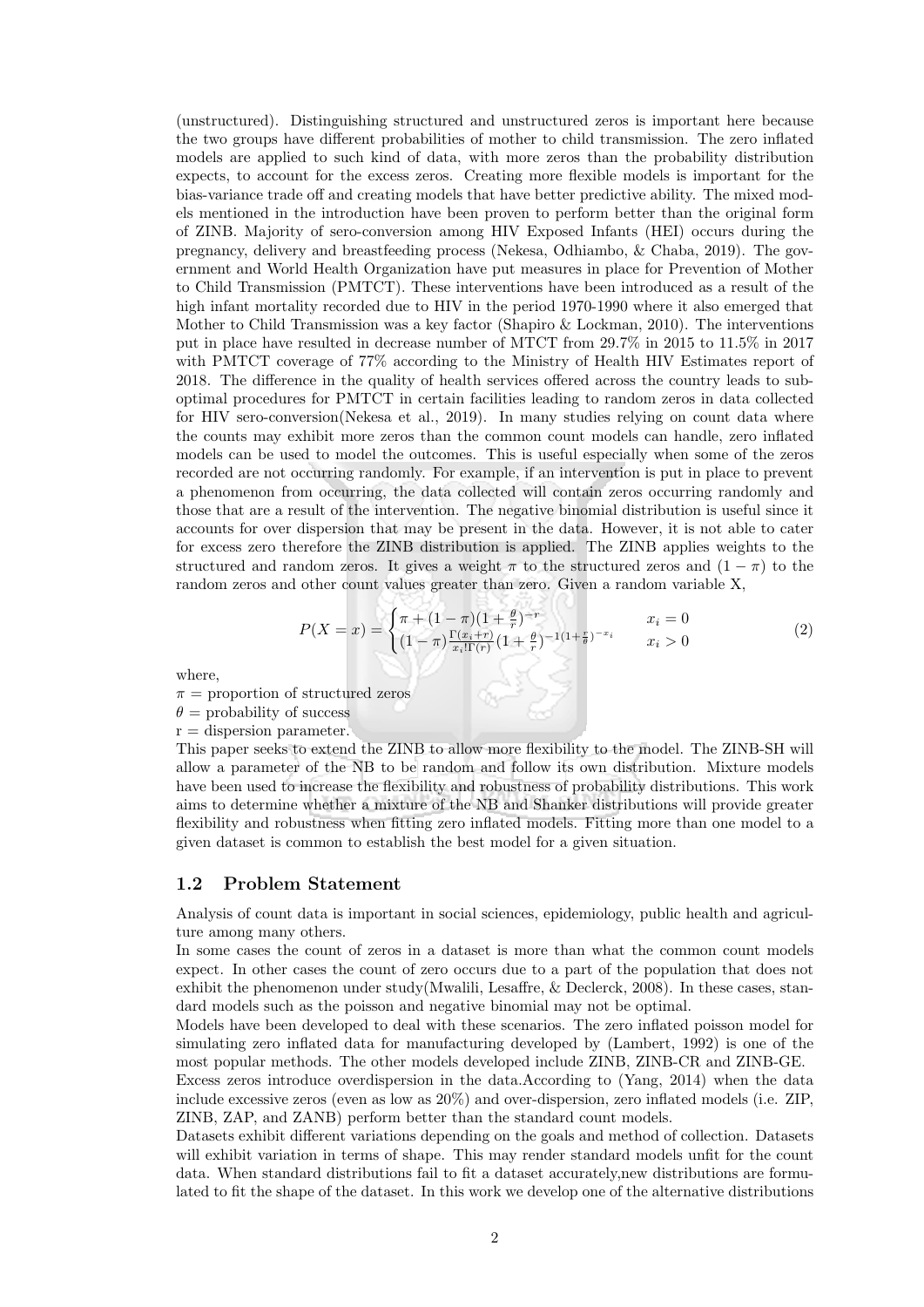that can be used when standard count distributions do not give a good fit.

#### 1.3 Objectives

#### 1.3.1 Main Objective

To create the ZINB-Shanker mixed distribution , find its properties and estimate the parameters.

#### 1.3.2 Specific Objectives

- i) To conduct simulations to compare the performance of standard count models, ZINB and ZINB-SH.
- ii) To apply real data i.e. HIV exposed infants data, to the ZINB-SH distribution.

Counts datasets have been used in many areas i.e. number of vehicles crossing an intersection per hour, number of ER visits happening each month, number of motor vehicle insurance claims filed per year, number of defects found in a mass produced printed circuit board etc. Many real life phenomena produce counts that have zeros. For example number of times a machine fails each month, number of exoplanets discovered each year, the number of billionaires living in every single city in the world. Because such datasets are difficult to deal with using conventional count models i.e. the Poisson, the Binomial or the Negative Binomial regression models because they contain more number of zero valued counts than what one would expect to observe using the conventional probability distribution models. Standard Poisson and NB models on such data sets may generate poor quality predictions, no matter how much you tweak its parameters. A modify a standard counts model such as Poisson or Negative Binomial to account for the presence of the extra zeroes is therefore naturally implemented. One technique known as the Hurdle model can also be used though it is not a focus of this study. In this study, we'll look at the zero-inflated model. Specifically, we'll focus on the Zero Inflated Negative Binomial model, and then extend the work to Shanker Model.

### 1.4 Research Questions

- i) Does increasing the randomness in the zero inflated negative binomial model improve the performance of the model?
- ii) Does accounting for zero inflation in a dataset using zero inflated models improve the results of the study?

**VAVVM** 

# 1.5 Scope of the study

This study will majorly focus on developing the ZINB-SH and its properties including mean and variance.The study will also cover estimation of parameters of the new distribution using maximum likelihood estimation. We will also test the performance of ZINB-SH compared to ZINB. We will begin by simulating zero inflated data and using a chi-square goodness of fit compare the performance of the two without covariates. The simulation will also cover the case where covariates are present and a regression is conducted. Here we use AIC and rootograms to compare performance. The new distribution will also be used to analyze the HEI dataset. The density plots and histograms will be used to compare the fit of ZINB and ZINB-SH to the HEI dataset.

### 1.6 Significance of the study

This study will develop a model that can be used as an alternative to model zero inflated datasets. The study will develop the probability distribution function and provide the properties of the distribution. The final results will give precise mathematical properties and formulas that can be directly applied to a dataset. The ZINB-SH will provide a model that can be used and compared with existing zero inflated models. The model can be applied to datasets without covariates and datasets containing covariates.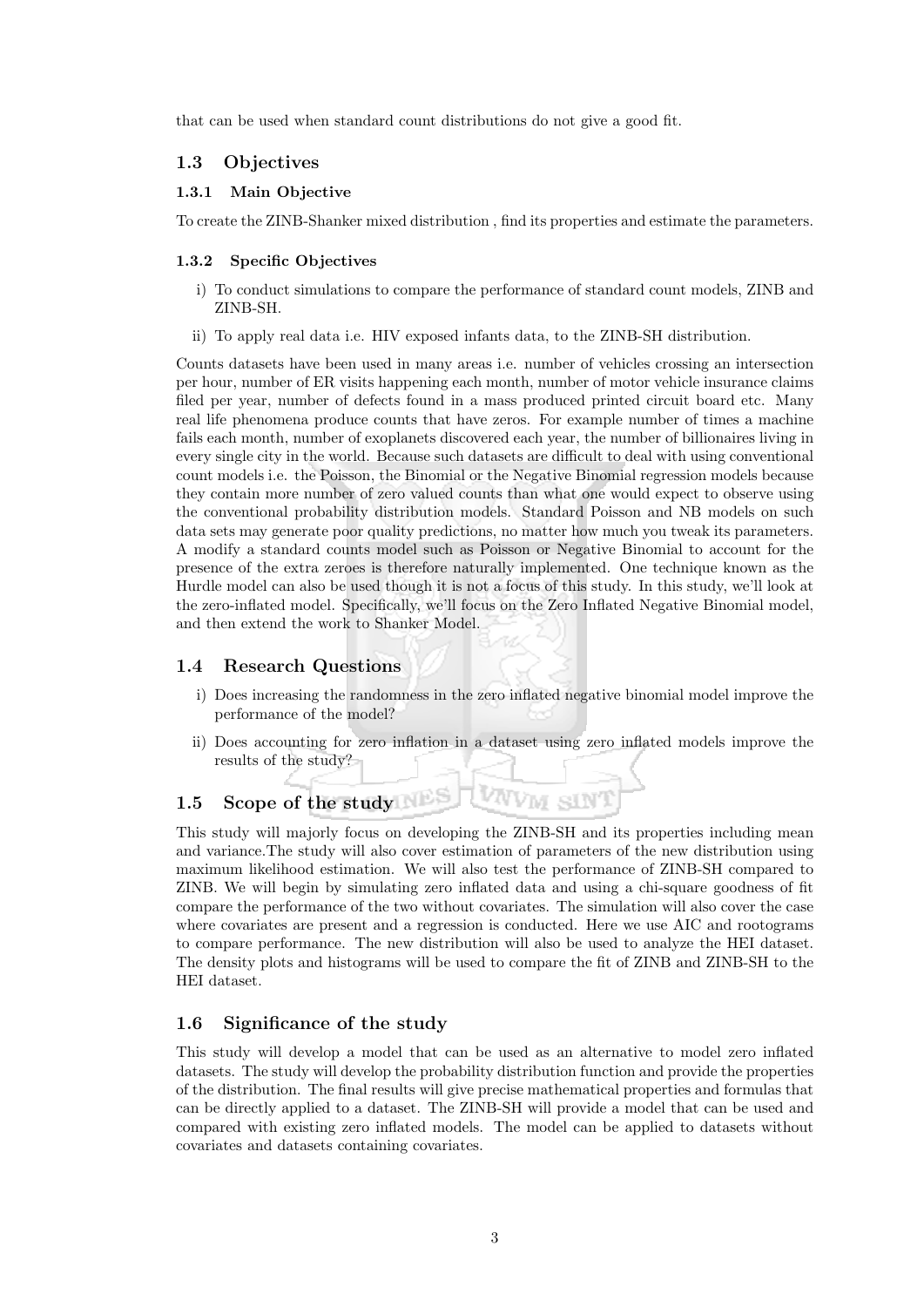# 2 Literature Review

Poisson and negative binomial are the most popular count distributions used for count data. The Poisson regression model has been widely used to analyze count data. For example (Osgood, 2000) uses the Poisson regression to analyze crime rates, (Zou, 2004) proposes a modified Poisson regression model for measuring relative risk in epidemiological and medical studies. However, it is limited by its characteristic of equality of the mean and variance. When the mean and variance are not equal, the data is considered overdispersed. According to (Jiang & House, 2017) there is a special case of overdispersion occurs when there are excessive zeros and ignoring the abundant zeros results in poor parameter estimates and poor model fit. The negative binomial model is capable of taking into account overdispersion. (Hadi, Aruldhas, Chow, & Wattleworth, 1995) used the negative binomial regression model to estimate safety effects of cross-sections on highways. However, several studies show that the two models fail when there are excess zeros. (Desjardins, 2013) showed that the negative binomial does not work well in the presence of excess zeros using suspended school days data.

Most data exhibiting many zero counts is often due to a part of the population that are not at risk of exhibiting certain behavior during the period of the study (Hua, Wan, Wenjuan, & Paul, 2014).Count variables have structured zeros whose interpretation may be quite different from the random zeros (Hua et al., 2014). (Cohen, 1963) developed zero inflated models without the use of covariates. (Lambert, 1992) introduced the zero inflated Poisson (ZIP) regression model to deal with count data that exhibits an abundance of zeros. The model allows the zeros in the data to be classified as either structured or unstructured. ZIP uses a logistic regression component to distinguish the structured from the unstructured. However the ZIP model does not work well when there is overdispersion, the ZINB model is used in the presence of overdispersion. Failing to make the distinction results in highly biased results and significant loss of explanatory power (Hua et al., 2014). There is no research that conclusively shows one of these models to perform better than the other. The performance of the models depends on the particular scenario being studied.(Yang, 2014) shows the different scenarios in which each of the models is better. He also notes that the ZINB produces more consistent results when compared to ZIP and hurdle models at different levels of overdispersion and zero inflation using the AIC as the measure of accuracy.

Zero inflation is exhibited in many areas such as healthcare. (Loquiha et al., 2018) apply zero inflated models to model maternal mortality, (Hua et al., 2014) show the impact of failing to distinguish the random and non-random zeros in alcohol studies, (Lambert, 1992) creates a ZIP model with covariates for application in defects in manufacturing and finds that the ZIP models are better at predicting count data than Poisson. (Hall, 2000) developed a ZINB model used in horticulture and concluded that these models are important in modelling sources of heterogeneity in the data. Lambert shows how the zero inflated can be used in regression with covariates. The regression allows the factors affecting the outcome to be modelled. The covariates are estimated using the ordinary least squares method. The regression of zero inflated models can be extended to non-parametric models.There has been a study that has fitted a spline model to the zero inflated models. (Opitz, Tramini, & Molinari, 2013) fitted a model that would be used in cases when the GLM was too rigid. The spline model fitted was based on B-splines. The study brings out the importance of identifying the non-linear relationships in assessing the impact of risk factors. Using a dental data set, the classical GLM and ZI-GLM failed to bring out the significance of some of the predictors on the response.

Mixture models provide an alternative to non-parametric while being less restrictive than the usual distributions(Diebolt & Robert, 1994). There are several examples of mixture distributions that have been developed to improve existing distributions. The Sujatha distribution (Shanker et al., 2016) mixes the exponential and two gamma distributions to generate a lifetime distribution with an increasing hazard as opposed to making an assumption of constant mortality. The Sujatha can also be mixed with Poisson to create a better count model for frequency events. The parameter for the Poisson is assumed to follow a sujatha distribution. The negative binomial model is itself a mixture model of Poisson assuming the Poisson parameter follows a gamma distribution. Mixture models are important and Batang 2018 attributes the revival of the negative binomial distribution to the mixture models available. Mixture models had early applications in atmospheric data analysis.(Cohen, 1963) developed various mixture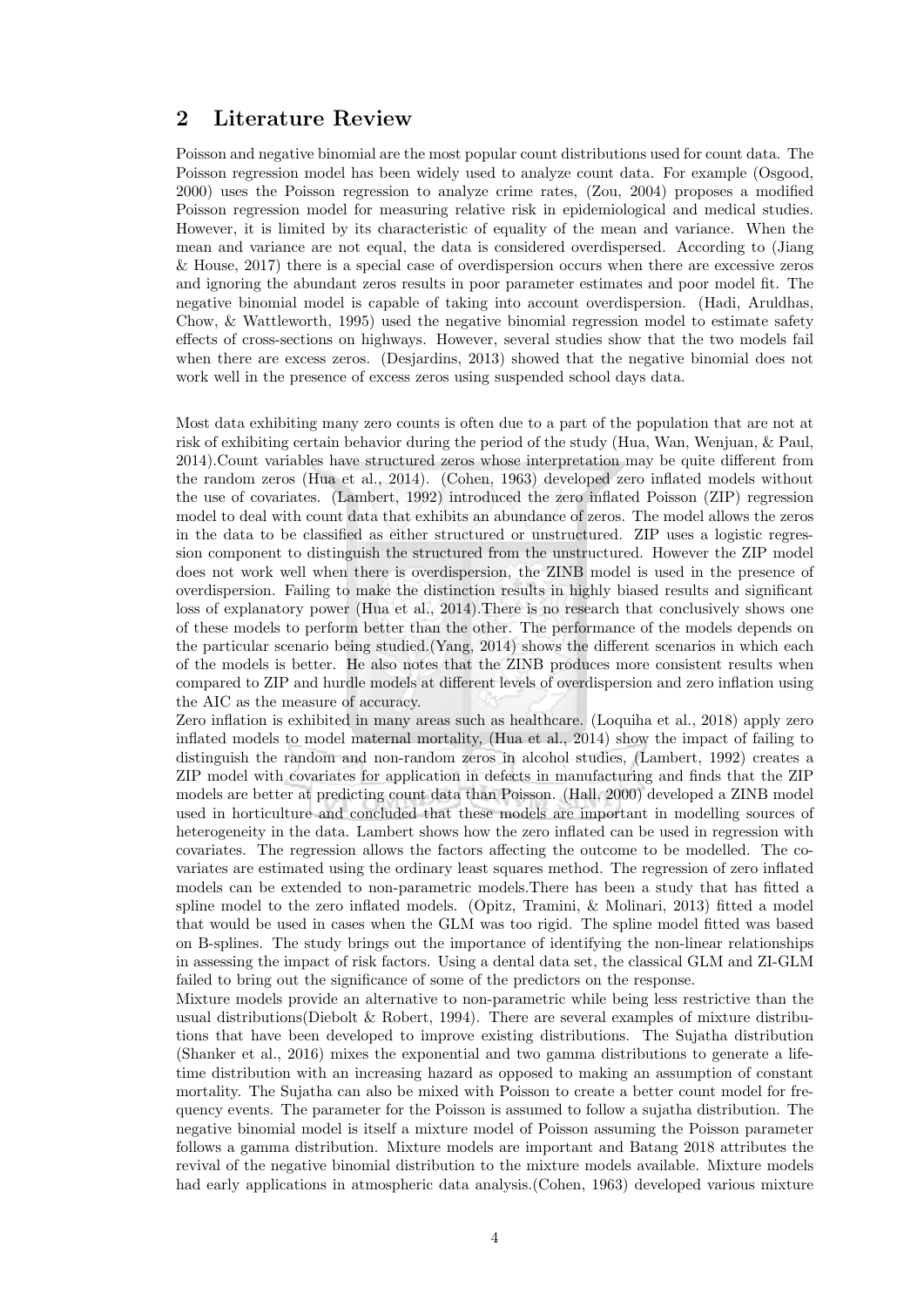models, from two normals, exponentials and poisson-negative binomial mixtures.

The Shanker is an important lifetime distribution that improves on the Lindley distribution. It combines the exponential and gamma distributions. It has been shown to provide better results compared to exponential and Lindley distributions. Given the problems that arise with excess zeros in the standard distributions such as overdispersion, this study will aim develop a zero inflated model for the Shanker using the negative binomial as the count distribution. The final model will give a mixture model with Shanker that can handle overdispersion and improve on the Poisson Shanker for scenarios where overdispersion is observed. The new model will gives the option for comparison with other models and a greater pool of choices for modelling overdispersed data with excess zeros. It will also provide greater flexibility that is brought about by mixing distributions for zero inflated models. The study will show whether the flexibility makes the model better by performing a comparison with the original ZINB.

#### 2.1 Review of Count Data and Count Models

A count can be described as a positive value between the range of zero to infinity.Parametric statistical models rely on an underlying distribution. This distribution allows a researcher to provide inference and predict values based on a sample obtained from a larger population. This is the frequentist approach to statistical modelling, Bayesian approaches can also be used to model count data. Methods such as the maximum likelihood estimation and least squares regression aide in estimation of parameters that fit a particular dataset based on the underlying distribution.

Many count models exist that are used for count data. A count model has the response variable as count data. The most common models are the poisson and negative binomial count models.The most common problem that exists when modelling count data is overdispersion. Overdispersion can be described as a scenario where the variance of a dataset is greater than the mean. It can also be described as a scenario where the variance of the observed count data is greater than the variance of predicted counts. A model that fails to properly adjust for overdispersed data is called an overdispersed model. Its standard errors are biased and cannot be trusted, the standard errors associated with model predictors may appear from the model to significantly contribute to the understanding of the response, but in fact they may not (Hilbe, 2014). The negative binomial model is used to solve the problem of overdispersion. A dataset that structurally excludes zeros is modelled using zero truncated models while a dataset that has excess zeros uses zero inflated or hurdle models.

The negative binomial model will be the base model in this work.

Akaike Information Criterion(AIC) and Bayesian Information Criterion(BIC) can be used to choose the optimal count model to use for a given dataset.

AANI ST

#### nigen und 2.2 Review of zero inflated datasets and Models

In this section we provide ways of assessing whether a dataset is exhibiting zero inflation. According to (Warton, 2005) abundance of zeros does not necessarily imply zero inflation. (Warton, 2005) found that the negative binomial model was the best fitting of the count distributions, without zero-inflation. The high frequency of zeros was well described by the systematic component of the model and so it was rarely necessary to modify the random component of the model.

First, a dataset needs to be modelled using zero inflated models if the frequency of the zeros is not necessarily random.In a case where part of the population of interest never exhibits the phenomenon under study, part of the zeros in the data need to be treated as non-random.

Second, we can use model prediction to show the point at which a distribution fails to handle the number of zeros, that is, a dataset has excess zeros. We can predict how many zeros, a distribution expected and compare to the number of zeros there are in the dataset.

#### Negative Binomial Generalized Linear Model

This is the generalized linear model with the response variable following a negative binomial distribution.

Generalized linear models comprise three components:

1. A random component, specifying the conditional distribution of the random variable given the values of the explanatory variables in the model.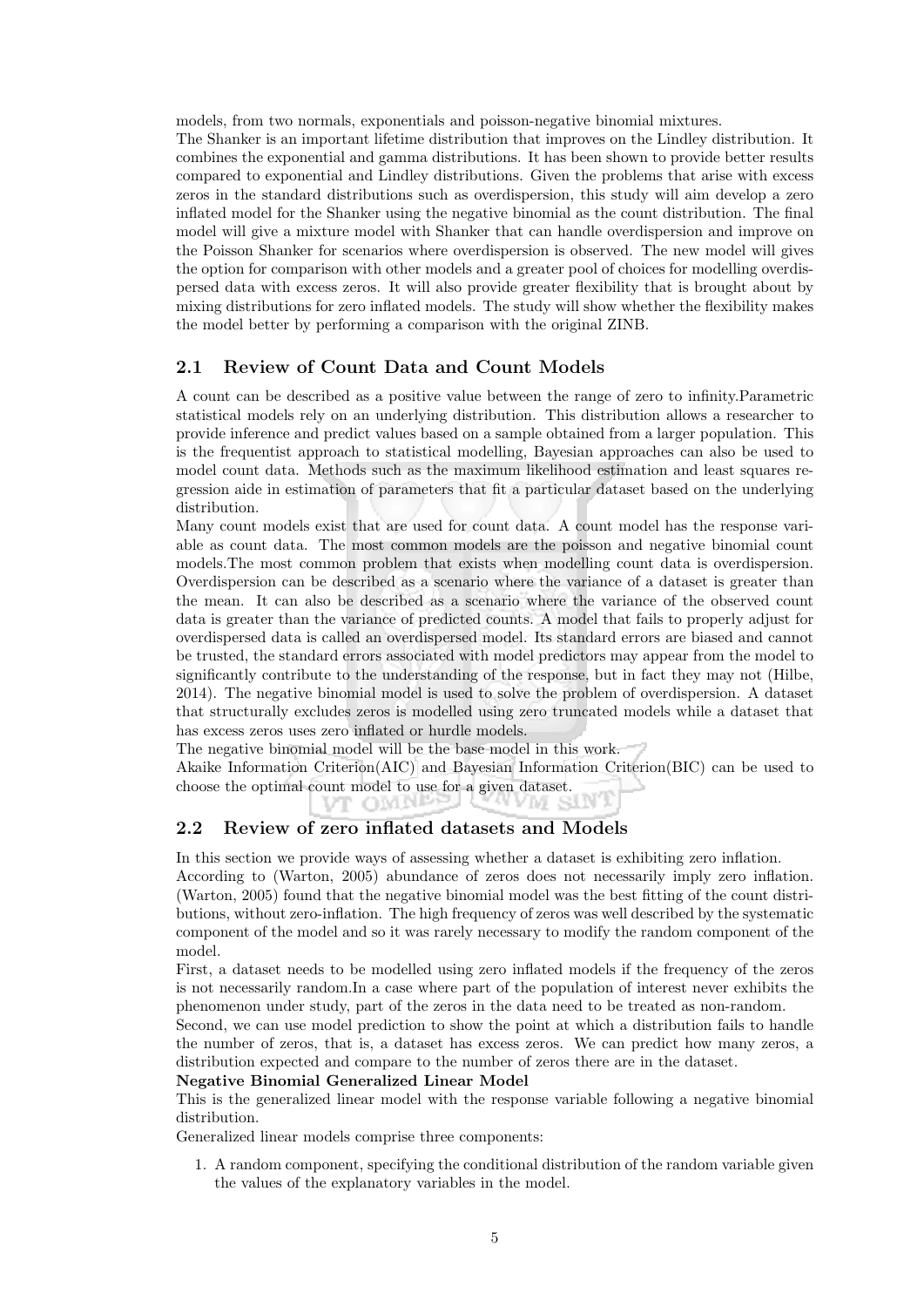- 2. A linear predictor  $\eta_i$  $\eta_i = \alpha + \beta_1 X_{i1} + \beta_2 X_{i2} + \ldots + \beta_k X_{ik}.$
- 3. A link function which transforms the expectation of the response variable to the linear predictor.

 $g(\mu_i) = \eta_i = \alpha + \beta_1 X_{i1} + \beta_2 X_{i2} + \ldots + \beta_k X_{ik}$ 

where  $\mu_i$  = expectation of the response variable to the linear predictor.

We use the negative binomial GLM to fit and predict. The maximum likelihood estimation can be used to determine the parameters of the negative binomial model. The estimated parameters can be used to fit the density of the negative binomial. The sum of the densities with a vector of zeros is used to determine the number of zeros that the distribution expected. A comparison of the expected zeros and the zeros present determines whether the dataset is zero inflated.

Data with an excessive number of zero counts is a problem for many count models (Hilbe, 2014). For example, given a specific mean value for a Poisson distribution of counts, the probability of having zero counts is defined by the PDF. When the mean is low, the probability of having zero counts is quite good. But for a mean is high, the Poisson PDF specifies that the probability of a zero count is very near zero. For a dataset following a Poisson distribution with high mean and high proportion of zeros, the Poisson distribution may be unable to handle the zeros. The zero inflated models were developed to model datasets with excessive zeros,that is, more zeros than the standard count models can handle.

In this work we introduce more randomness to the ZINB model and compare the performance of the new model to the ZINB. The goal is to assess whether extra randomness improves the performance of the model. It will also provide an alternative model to ZINB.

#### 2.3 Zero-Inflated Poisson

The Poisson hurdle model was introduced in 1986 by John Mullahy. The hurdle models also model the zeros and the non-zero values (zero-truncated) separately. The difference between the zero inflated models and the hurdle models is that the hurdle models do not distinguish between the structured and random zeros. All the zeros are assumed to be structured (Mullahy, 1986)

The ZIP distribution allows some zeros to be non-random and other zeros follow the Poisson distribution.The ZIP without covariates was firs studied by (Cohen, 1963) Although Poisson models are popular when analyzing count data, the model might not be the best fit due to the characteristic of the Poisson count model of the mean-variance equation, which is specified by  $\mu_i = E(Y_i) = Var(Y_i)$ . The assumption is very restrictive and is easily violated (Jiang & House, 2017). VT OMNES TWWW SINT

#### 2.3.1 MLE for Zero-Inflated Poisson

In a zero-inflated model, we group all zeros into two parts. One part comes from the perfect modules, i.e., modules with zero faults. The other part comes from the non-perfect modules where the number of faults follows some standard distribution. In a ZIP regression model, we introduce a parameter  $\pi$ , which represents the probability of a module being perfect. Hence, the probability of the module being non-perfect is  $1 - \pi$ . Also, we assume that in non-perfect modules, the number of faults follows a Poisson distribution (Khoshgoftaar, Gao, & Szabo, 2001). The probability density function of the zero inflated poisson model is therefore,

$$
P(X = x) = \begin{cases} \pi + (1 - \pi) \exp^{-\mu_i} & x = 0 \\ \frac{\exp^{-\mu_i} \mu_i^{x_i}}{(1 - \pi) \frac{\exp^{-\mu_i} \mu_i^{x_i}}{x_i!}} & x > 0. \end{cases}
$$

The parameters can be estimated using maximum likelihood and numeric optimization methods. The likelihood function:

$$
L(\mu, \pi; \mathbf{x}) = \prod_{i=1}^{n} [[I_{(x_i=0)}(\pi_i + (1 - \pi_i) \exp^{-\mu_i}]]
$$
  
 
$$
+ [I_{(x_i>0)}(1 - \pi_i) \frac{\exp^{-\mu_i} \mu_i^{x_i}}{x_i!}]]
$$
 (3)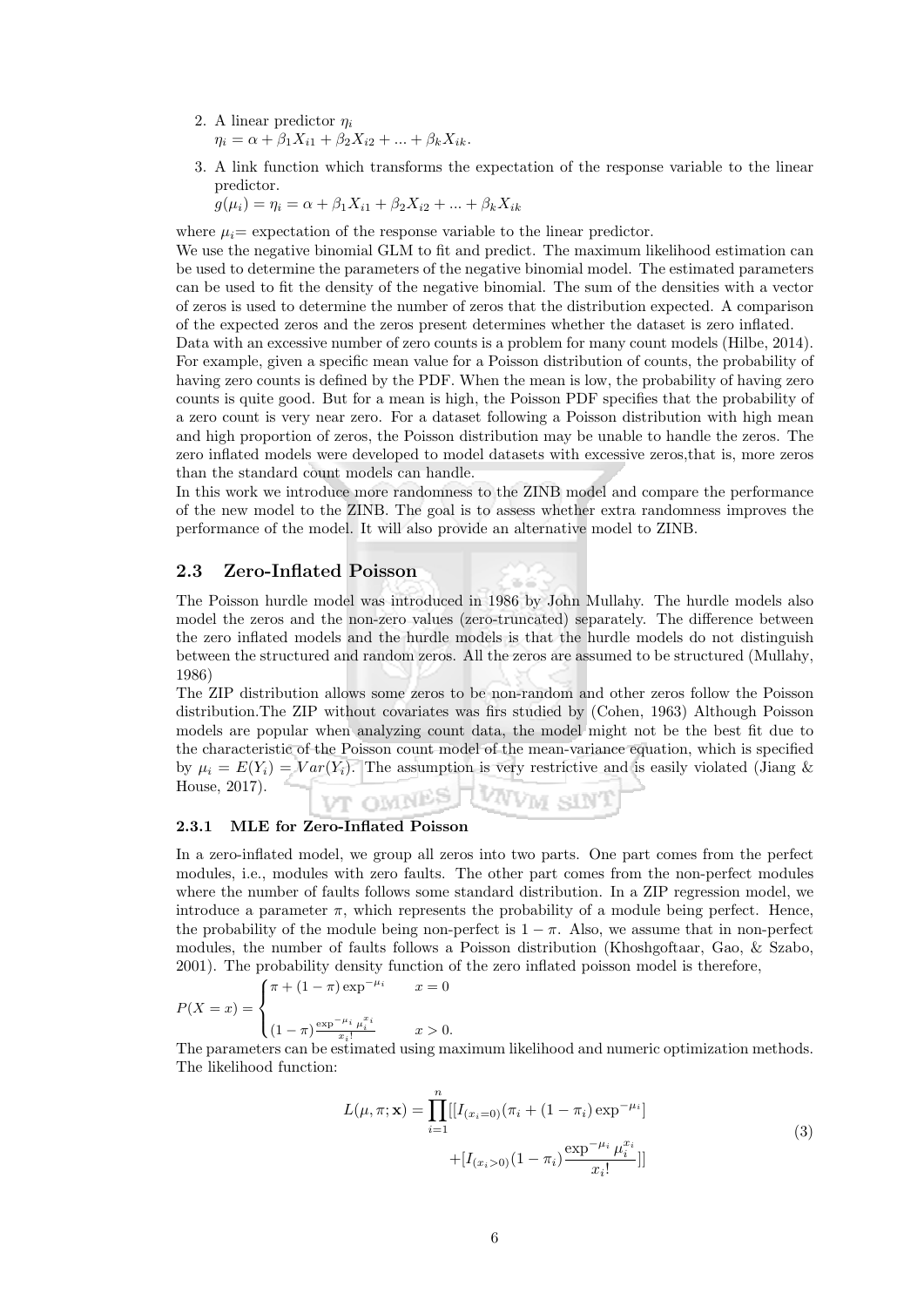The log-likelihood function:

$$
logL = \sum_{i=1}^{x_i} [[I_{x_i=0}(log\pi_i + (1 - \pi_i) - \mu_i]]
$$
  
+ 
$$
[I_{x_i>0}log(1 - \pi_i) - \mu_i + x_i log\mu_i - x_i]]
$$
 (4)

Partial derivatives:

$$
\frac{\partial \log L}{\partial \pi} = \sum_{i=1}^{n} [[I_{x_i=0} \frac{-\mu_i}{\pi}] + [I_{x_i>0} - \frac{-\mu_i}{1-\pi}]] = 0
$$
\n(5)

$$
\frac{\partial \log L}{\partial \mu} = \sum_{i=1}^{n} [[I_{x_i=0} - (1 - \pi)] + [I_{x_i>0} - (1 - \pi) * \frac{x_i}{\mu}]] = 0
$$
\n(6)

#### 2.4 Zero-Inflated Negative Binomal

In cases where the data exhibits over dispersion, the ZINB is preferred to the ZIP. The ZINB uses the negative binomial as its base distribution. The negative binomial distribution involves a parameter for dispersion. The ZINB distribution allows some zeros to be non-random and other zeros follow the negative binomial distribution.

#### 2.4.1 MLE for Zero-Inflated Negative Binomial

The probability density function of the zero inflated negative model is,

$$
P(X = x) = \begin{cases} \pi + (1 - \pi)g(x) & x = 0 \\ (1 - \pi)g(x) & x > 0 \end{cases} g(x) = \frac{\Gamma(x_i + \alpha^{-1})}{\Gamma(\alpha^{-1})\Gamma(x_i + 1)} \left(\frac{1}{1 + \alpha \mu_i}\right)^{\alpha^{-1}} \left(\frac{\alpha \mu_i}{1 + \alpha \mu_i}\right)^{x_i} \\ L(\alpha, \mu, \pi; \mathbf{x}) = \prod_{i=1}^n \left[ [I_{(x_i = 0)} \pi_i + (1 - \pi_i) \left(\frac{1}{1 + \alpha \mu_i}\right)^{\alpha^{-1}} \right] \\ + [I_{(x_i > 0)} (1 - \pi_i) \frac{\Gamma(x_i + \alpha^{-1})}{\Gamma(\alpha^{-1})\Gamma(x_i + 1)} \left(\frac{1}{1 + \alpha \mu_i}\right)^{\alpha^{-1}} \left(\frac{\alpha \mu_i}{1 + \alpha \mu_i}\right)^{x_i}\right] \tag{7}
$$
\n
$$
lnL(\alpha, \mu, \pi; \mathbf{x}) = \prod_{i=1}^n \left[ \log[I_{(x_i = 0)} \pi_i + (1 - \pi_i) \left(\frac{1}{1 + \alpha \mu_i}\right)^{\alpha^{-1}} \right] \\ + [I_{(x_i > 0)} log(1 - \pi_i) + \log \Gamma(x_i + \alpha^{-1}) - \log \Gamma(\alpha^{-1}) - \log \Gamma(x_i + 1) + \log(\frac{1}{1 + \alpha \mu_i})^{\alpha^{-1}} + \log(\frac{\alpha \mu_i}{1 + \alpha \mu_i})^{x_i}\right] \tag{8}
$$

$$
\frac{\partial \log L}{\partial \alpha} = \sum_{i=1}^{n} \left[ \left[ I_{x_i=0} \frac{1}{\pi_i + (1 - \pi_i) \left( \frac{1}{1 + \alpha \mu_i^{\alpha - 1}} \right)} (1 - \pi_i) (\alpha - 1) \frac{1}{1 + \alpha \mu_i}^{\alpha - 2} \mu_i \right] + \left[ I_{x_i>0} \frac{1}{\Gamma(x_i + \alpha^{-1})} \Gamma'(x_i + \alpha^{-1}) - \frac{\Gamma'(\alpha^{-1})}{\Gamma(\alpha^{-1})} \right] \right] = 0
$$
\n(9)

$$
\frac{\partial \log L}{\partial \mu} = \sum_{i=1}^{n} \left[ \left[ I_{x_i=0} (1 - \pi_i)(1 - \alpha) \left( \frac{1}{1 + \alpha \mu_i} \right)^{\alpha - 2} \left( \frac{1 + \alpha}{(1 + \alpha \mu_i)^2} \right) \right] \right] \tag{10}
$$
\n
$$
+ \left[ I_{x_i>0} (\alpha - 1)(\alpha - 1) \left( \frac{1}{1 + \alpha \mu_i} \right) \frac{1 + \alpha}{(1 + \alpha \mu_i)^2} + x_i \left( \frac{\alpha \mu_i}{1 + \alpha \mu_i} \right)^{x_i - 1} \frac{(\alpha \mu_i)(1 + \alpha) - \mu_i^2}{(1 + \alpha \mu_i)^2} \right] = 0
$$

$$
\frac{\partial \log L}{\partial \pi} = \sum_{i=1}^{n} [[I_{x_i=0}1 - (\frac{1}{1 + \alpha \mu_i})^{\alpha - 1}] + [I_{x_i>0} \frac{-1}{1 - \pi_i}]] = 0 \tag{11}
$$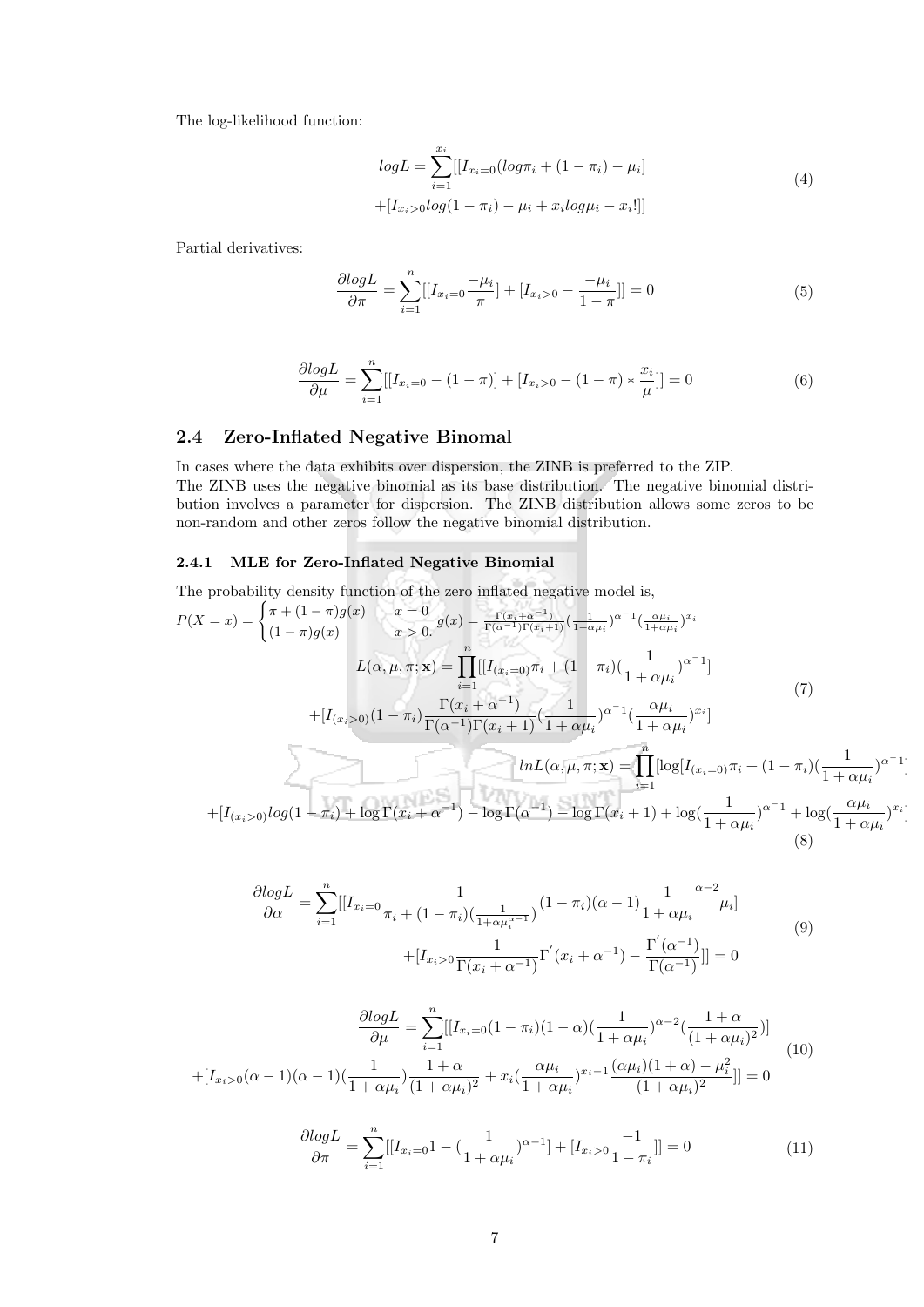## 3 Research Methodology

#### 3.1 Research Design

This study will create a mixture distribution for the ZINB and Shanker distributions. The model will then be applied on a real dataset for HIV exposed infants. The new distribution is made of the negative binomial and Shanker distributions and then adjusted for zero inflation. The negative binomial Distribution

Suppose that X is a random variable from the negative binomial distribution, the PDF is given by:

$$
P(X = x) = {m + x_i - 1 \choose x_i} p^m (1-p)^{x_i} \quad x_i = 0, 1, 2, \dots \quad m > 0, \quad 0 < p < 1,
$$
 (12)

then the expected value and variance of X are  $E(X) = \frac{m(1-p)}{p},$ and  $E(X^2) = \frac{m(1-p)[1+m(1-p)]}{p^2}$  respectively.  $p = \exp(-\lambda)$ 

where  $\lambda$  follow a Shanker( $\theta$ ) distribution.

#### Shanker Distribution

The Shanker distribution is proposed by (Shanker, 2015) for modelling lifedata. It is a one parameter distribution which is a mixture of *exponential*( $\theta$ ) and  $\theta$  amma $(2, \theta)$  distributions. Suppose that X is a random variable from the Shanker distribution, the PDF is given by:

$$
P(X = x) = \frac{\theta^2}{\theta^2 + 1} (\theta + x_i) e^{(-\theta x_i)}; \quad x_i > 0, \quad \theta > 0,
$$
 (13)

then the expected value and variance of X are  $E(X) = \frac{\theta^2 + 2}{\theta(\theta^2 + 1)},$ and  $Var(X) = \frac{\theta^4 + 4\theta^2 + 2}{\theta^2(\theta^2 + 1)^2}$  respectively.

#### The Negative binomial-Shanker (NB-SH) Distribution

This is a compound distribution developed by (Tlhaloganyang, Mooketsi, Leinanyane, & Sakia, n.d.). It is a mixture of Negative Binomial and Shanker. Suppose that X is a random variable from the Negative Binomial-Shanker distribution, the PDF is given by:

$$
P(X = x) = {m + x_i - 1 \choose x_i} \sum_{k=0}^{x_i} {x_i \choose k} (-1)^k (1 + \frac{\theta(m+k)}{\theta^2 + 1})(1 + \frac{m+k}{\theta})^{-2},
$$
(14)

then the expected value and variance of X are  $E(X) = \frac{m\theta^2}{\theta^2 + 1} (\omega - \delta),$ and  $Var(X) = \frac{m(m+1)\theta^2}{\theta^2+1}$  $\frac{m+1)\theta^2}{\theta^2+1}(\rho-2\omega+\delta)$ where,  $\delta = \frac{\theta^2 + 1}{\theta^2}, \ \omega = \frac{\theta(\theta - 1) + 1}{(\theta - 1)^2}, \ \rho = \left(\frac{\theta - 1}{\theta - 2}\right)^2.$ 

This distribution is a special case of the generalized negative binomial-Shanker(GNB-SH) with the parameter  $\beta = 1$ .

The first objective: To create a ZINB-Shanker distribution will be achieved by using the method used by (Lambert, 1992) which distinguishes the structured and random zeros. The model is a mixture of Bernoulli and Negative binomial-Shanker. The random zeros will follow the ZINB-Shanker pdf in equation 3. The model for zero inflation is as below:

$$
\int \pi + (1 - \pi)((1 + \frac{\theta m}{\theta^2 + 1})(1 + \frac{m}{\theta})^{-2}
$$

$$
P(X = x) = \begin{cases} (1 - \pi) \binom{m + x - 1}{x} \sum_{k=0}^{x} \binom{x}{k} (-1)^k (1 + \frac{\theta(m+k)}{\theta^2 + 1}) (1 + \frac{m+k}{\theta})^{-2} & x > 0. \end{cases}
$$
 where,

 $\pi$ =proportion of structured zeros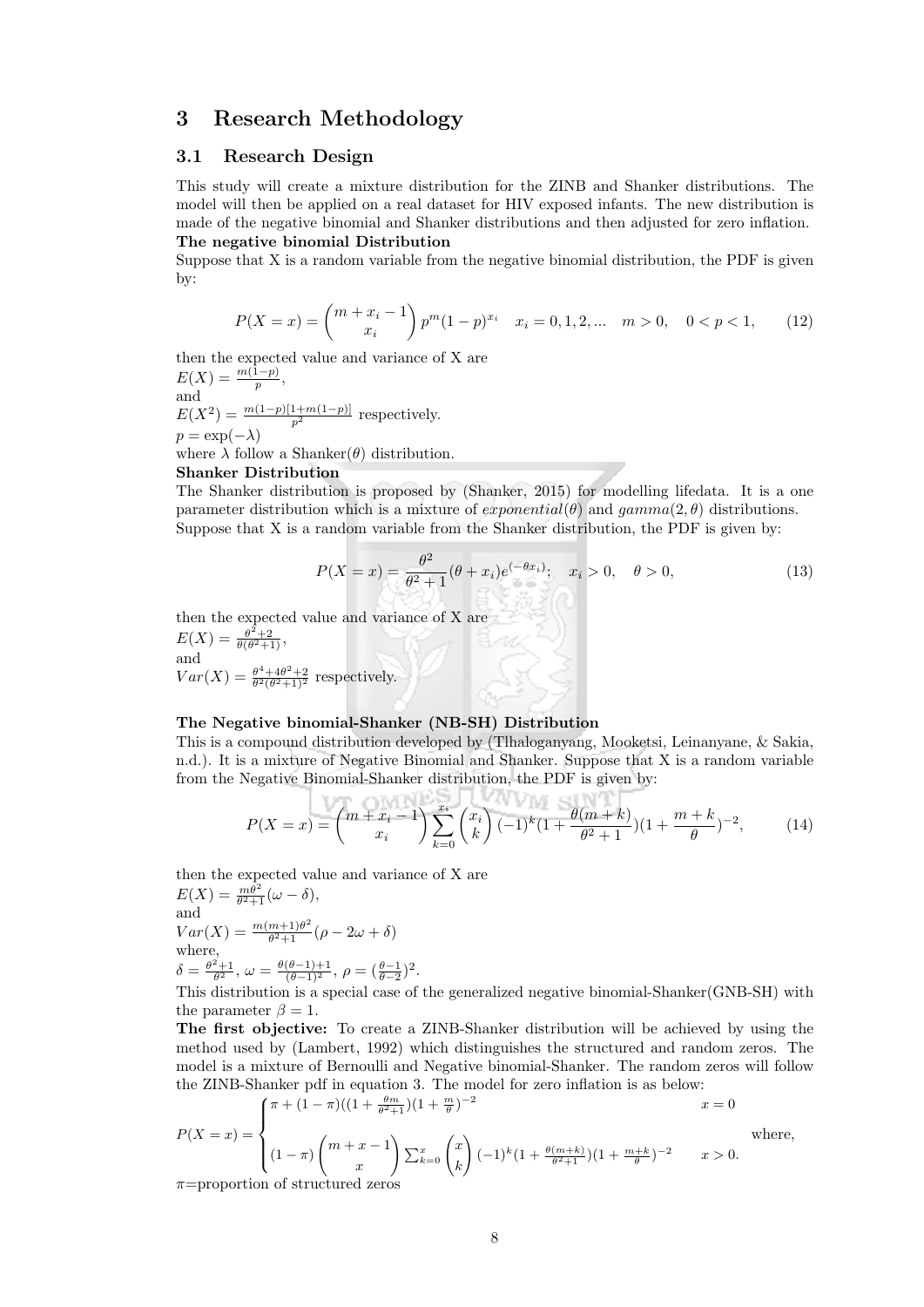$\theta$ =probability of success

r=dispersion parameter.

To get the properties of the ZINB-SH, some general rules on finding mean and variance of zero inflated models are used.

Suppose we knew which zeros come from the random NB state that is, suppose we could observe  $Z_i = 1$  when  $X_i$  is from the structured zero and  $Z_i = 0$  when  $Y_i$  is from the random zero. Then Z is a Bernoulli distribution defined by,

$$
Z = \begin{cases} 1 & with \text{ probability } \pi \\ 0 & with \text{ probability } 1 - \pi \end{cases}
$$
 (15)

 $E[X] = E[E[X|Z]]$ 

 $E[X|Z=0]P[Z=0]+E[X|Z=1]P[Z=1]$ , since  $E[X|Z=1]=0$  $E[X] = (1 - \pi)E(X|Z = 0),$ and  $Var[X] = Var[E[X|Z]] + E[Var[X|Z]],$  since  $Var[X|Z = 1] = 0$  and  $E[X|Z = 1] = 0$ ,  $Var[X] = (1 - \pi)var[X|Z = 0] + \pi(1 - \pi)E[X|Z = 0]^2.$ 

Suppose that X is a random variable from the zero inflated negative binomial shanker distribution. Then the expected value and variance of X are respectively,

$$
E(X) = (1 - \pi) \frac{m\theta^2}{\theta^2 + 1} (\omega - \delta),
$$
  
\n
$$
Var(X|Z = 0) = \frac{m(m+1)\theta^2}{\theta^2 + 1} (\rho - 2\omega + \delta) - \left[\frac{m\theta^2}{\theta^2 + 1} (\omega - \delta)\right]^2,
$$
  
\nand

 $Var(X) = (1 - \pi)(\frac{m(m+1)\theta^2}{\theta^2 + 1})$  $\frac{m+1)\theta^2}{\theta^2+1}(\rho-2\omega+\delta)-\left[\frac{m\theta^2}{\theta^2+1}(\omega-\delta)\right]^2)+\pi(1-\pi)(\frac{m(m+1)\theta^2}{\theta^2+1})$  $\frac{m+1)\theta^2}{\theta^2+1}(\rho-2\omega+\delta))^2.$ The parameters of the distribution were estimated using the maximum likelihood estimation method. The maximum likelihood method differentiates the product of the probability distribution function with respect to each of the parameters. Numerical methods are used to solve the final equations.

The likelihood function:

$$
L(m, \theta, \pi; \mathbf{x}) = \prod_{i=1}^{n} [[I_{(x_i=0)}(\pi_i + (1 - \pi_i)(1 + \frac{\theta m}{\theta^2 + 1})(1 + \frac{m}{\theta})^{-2})]
$$
  
+ 
$$
[I_{(x_i>0)}(1 - \pi_i) \binom{m + x_i - 1}{x_i} \sum_{k=0}^{x_i} \binom{x_i}{k} (-1)^k (1 + \frac{\theta(m + k)}{\theta^2 + 1})(1 + \frac{m + k}{\theta})^{-2}]]
$$
(16)  
-likelihood function:

The log-likelihood function:

$$
\binom{m+x_i-1}{x_i} = \frac{\Gamma(m+x_i)}{\Gamma(m+1)\Gamma(x_i)}\tag{17}
$$

$$
logL = \sum_{i=1}^{x_i} [log[I_{x_i=0}(\pi_i + (1 - \pi_i)(1 + \frac{\theta m}{\theta^2 + 1})(1 + \frac{m}{\theta})^{-2})]
$$
  
+  $[I_{x_i>0}log(1 - \pi_i) + log\Gamma(m + x_i) - log\Gamma(m + 1) - log\Gamma(x_i)$  (18)  
+  $log \sum_{r=0}^{x_i} {x_i \choose r} (-1)^r + log(1 + \frac{\theta(m + r)}{\theta^2 + 1}) + log(1 + \frac{m + r}{\theta})^{-2}]$ 

Partial derivatives:

$$
\frac{\partial \log L}{\partial \pi} = \sum_{i=1}^{n} \left[ I_{x_i=0} \frac{1}{(\pi_i) + (1 - \pi_i)(1 + \frac{\theta m}{\theta^2 + 1})(1 + \frac{m}{\theta})^{-2}} \right] + \left[ I_{x_i>0} \frac{1}{1 - \pi_i} \right] \left[ 0 \right] \tag{19}
$$

$$
\frac{\partial \log L}{\partial \theta} = \sum_{i=1}^{n} [[I_{x_i=0}(1 + \frac{1 + \theta m}{\theta^2 + 1})(\frac{\theta m (2\theta)^{-1} - (\theta^2 + 1)m}{\theta m (\theta^2 + 1)} - 2(1 + \frac{m}{\theta})^2 \theta]] \tag{20}
$$

$$
+[I_{x_i>0}((1+\frac{\theta(m+r)}{\theta^2+1})^{-1})(\frac{(m+r)}{\theta(m+r)(\theta^2+1)})-2(1+\frac{m+r}{\theta})^2(-\frac{1}{\theta})^{-1}]] = 0
$$

$$
\frac{\partial \log L}{\partial r} = \sum_{i=1}^{n} [I_{x_i>0} (1 + \frac{\theta(m+r)^{-1}}{\theta^2 + 1}) \theta + (1 + \frac{m+r}{\theta})^2]
$$
(21)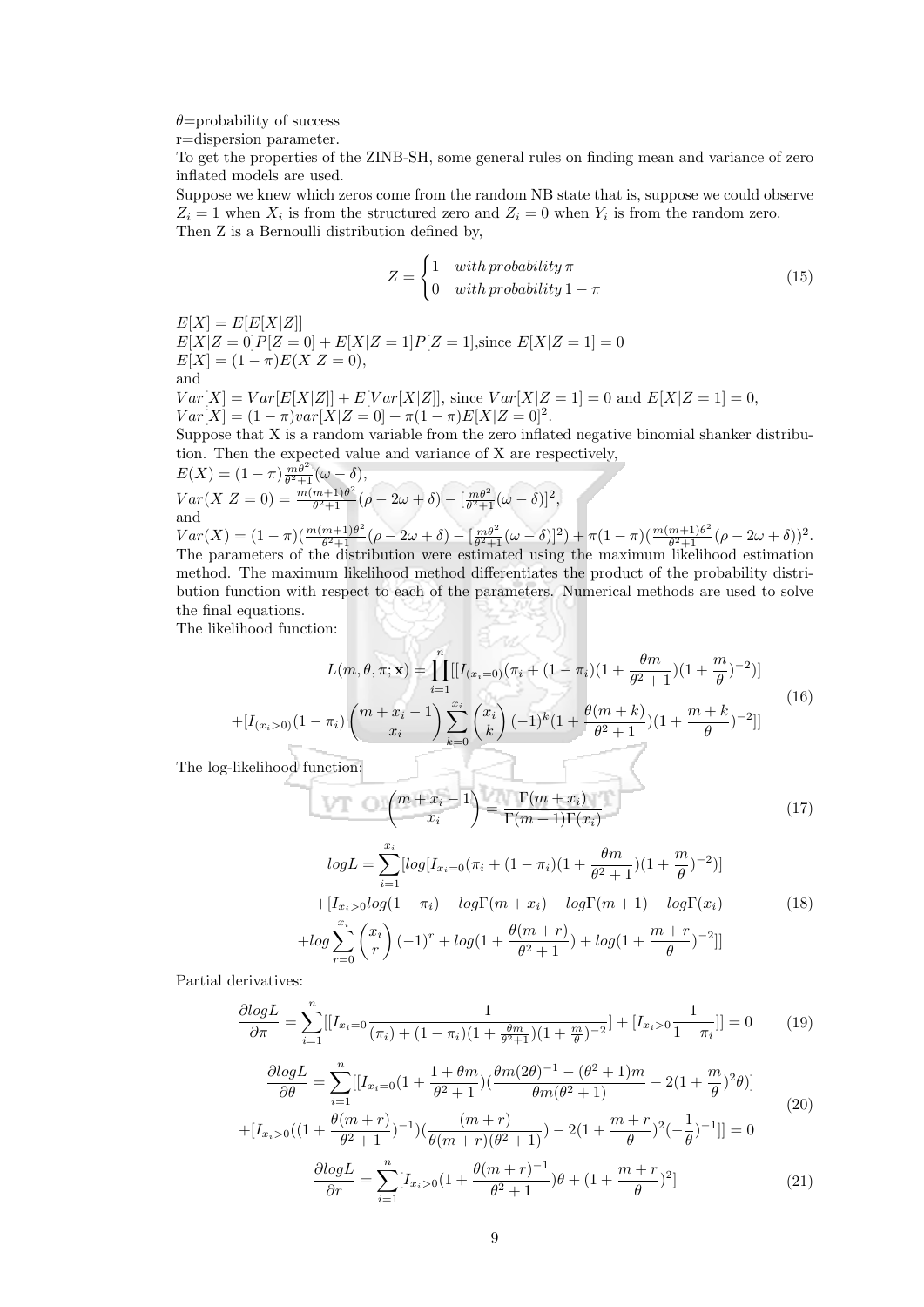$$
\frac{\partial logL}{\partial m} = \sum_{i=1}^{n} \left[ \left[ I_{x_i=0} \left( 1 + \frac{\theta m}{\theta^2 + 1} \right)^{-1} \theta - 2 \left( 1 + \frac{m}{\theta} \right)^2 \right] + \left[ I_{x_i>0} \frac{1}{\Gamma(m+x_1)} \frac{\partial}{\partial m} \Gamma(m+x_i) - \frac{1}{\Gamma(m+1)} \frac{\partial}{\partial m} \Gamma(m+1) + \left( 1 + \frac{\theta(m+r)}{\theta^2 + 1} \right)^{-1} \theta - 2 \left( 1 + \frac{m+r}{\theta} \right)^2 \right] = 0
$$
\n(22)

#### 3.2 Data

The data used will be secondary data from publicly available information. The data used will be from three high burden areas, Kisumu, Nairobi and Mombasa. This data exhibits zero inflation because of the measures that have been put in place to reduce the rate of Mother to Child Transmission (MTCT). This increases the chance of children being born HIV-free and the chance of recording a zero. Due to the intervention the results will contain structured zeros. All HEI sero-conversion who were registered in the EID programme in Kisumu, Nairobi and Mombasa between January 2014 and December 2018 were included in the study. From study sampling frame, a total of 494 samples were collected from HEI visiting 60 health facilities across the three cities in Kenya and obtained PCR testing together with the results. HEI with missing age or greater than 2 years old were excluded from analysis. Statistical analysis

Data were transferred from the Microsoft excel windows 12 to R Studio15 where data were analyzed. The analysis involves generating new random variables and getting density curves. The density curves will show the manner in which a given distribution fits the data, especially the zeros. We obtain a chi-square goodness of fit test to compare the distributions.

Chi-square test for goodness of fit test:

 $\chi^2_{\alpha,d} = \frac{(O-E)^2}{F}$ E O=observed Value E=expected Value  $\alpha$  = significance level  $d =$  degrees of freedom.

Ethics Data is secondary and readily available from National AIDS and STI Control Programme (NASCOP) website. No patient identification information is included in NASCOP database.

vt omnpel (Yvvm sin

#### 3.3 Simulation

where,

Simulation will be achieved by use of common simulation methods such as the acceptance rejection region method to fit a new probability distribution. The method is an iterative method and statistical software will be used to run the algorithm. The goal will be to generate random numbers following the  $ZINB-SH(m,\theta)$ . The results will be used to generate plots to visualize the shape of the distribution. The steps used will be:

- i) Generate U from the Uniform(0,1) distribution.
- ii) Let  $\lambda$  come from the shanker distribution( $\theta$ ).
- iii) Generate Y from the NB(m,p) distribution.
- iv) Generate  $U^*$  fron the Uniform $(0,1)$  distribution.
- v) if  $U^* > \omega$  set X=Y, otherwise X=0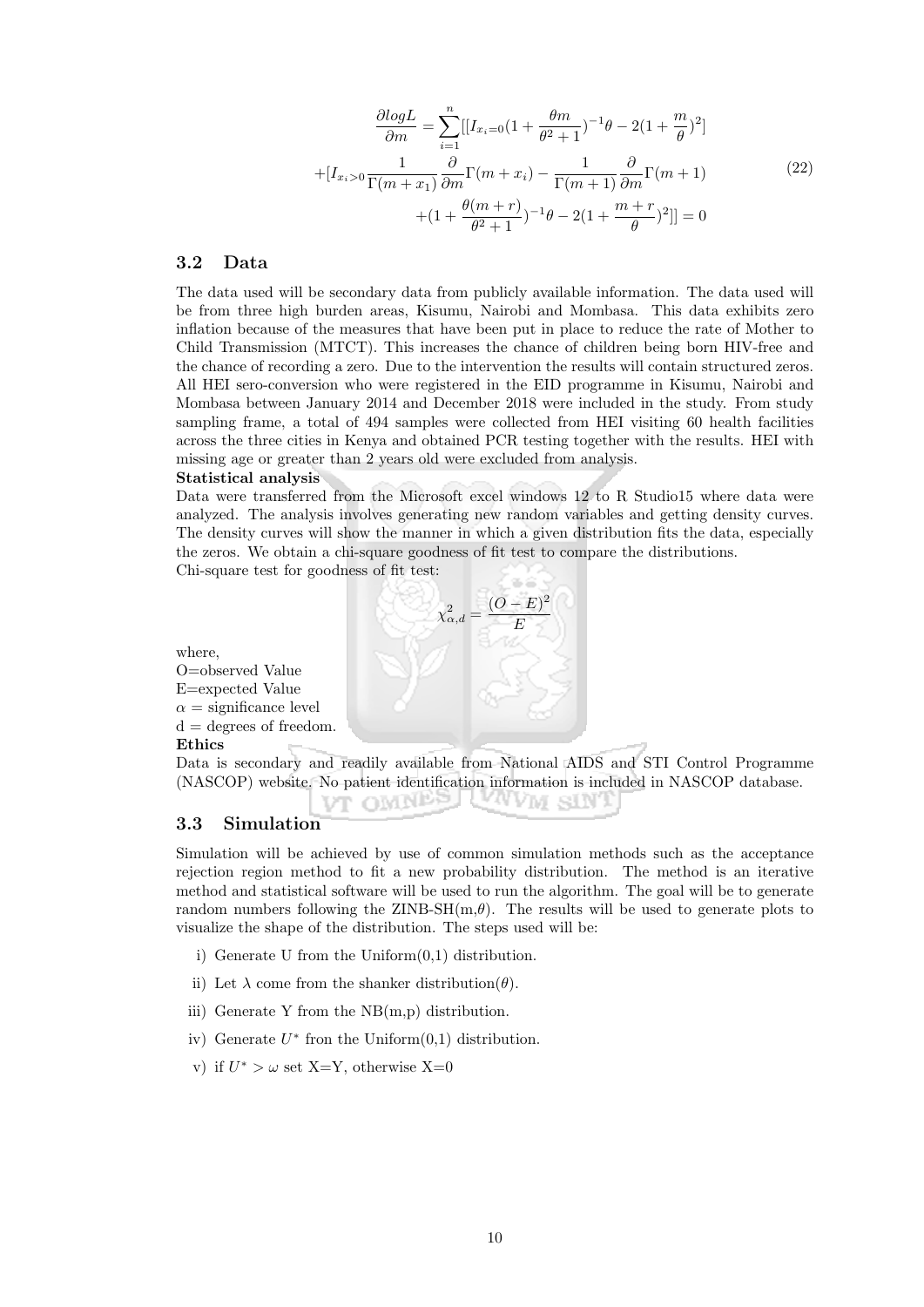# 4 Results

A simulation was carried out based on four distributions. Negative Binomial (NB), Negative Binomial–Shanker (NB-SH), Zero Inflated Negative Binomial (ZINB) and Zero Inflated Negative Binomial Shanker (ZINB-SH). The simulation is based on the following parameters estimated using maximum likelihood method in R statistical software:

|                            | NB     | SН     | NB-SH  | ZINB   | ZINB-SH |  |  |
|----------------------------|--------|--------|--------|--------|---------|--|--|
|                            | 0.2432 |        | 3.5572 | 0.8396 | 0.7647  |  |  |
| exp rate                   |        | 2.3429 |        |        |         |  |  |
| m                          |        |        |        | 479    | 479     |  |  |
| $\pi$                      |        |        |        | 0.4141 | 0.4141  |  |  |
| $r$ (dispersion parameter) |        |        |        | 0.5574 | 0.5574  |  |  |

Table 4.1: Parameter Estimation.

The simulations produce the density plots below:



Figure 4.2: Density plots from HEI sero conversion dataset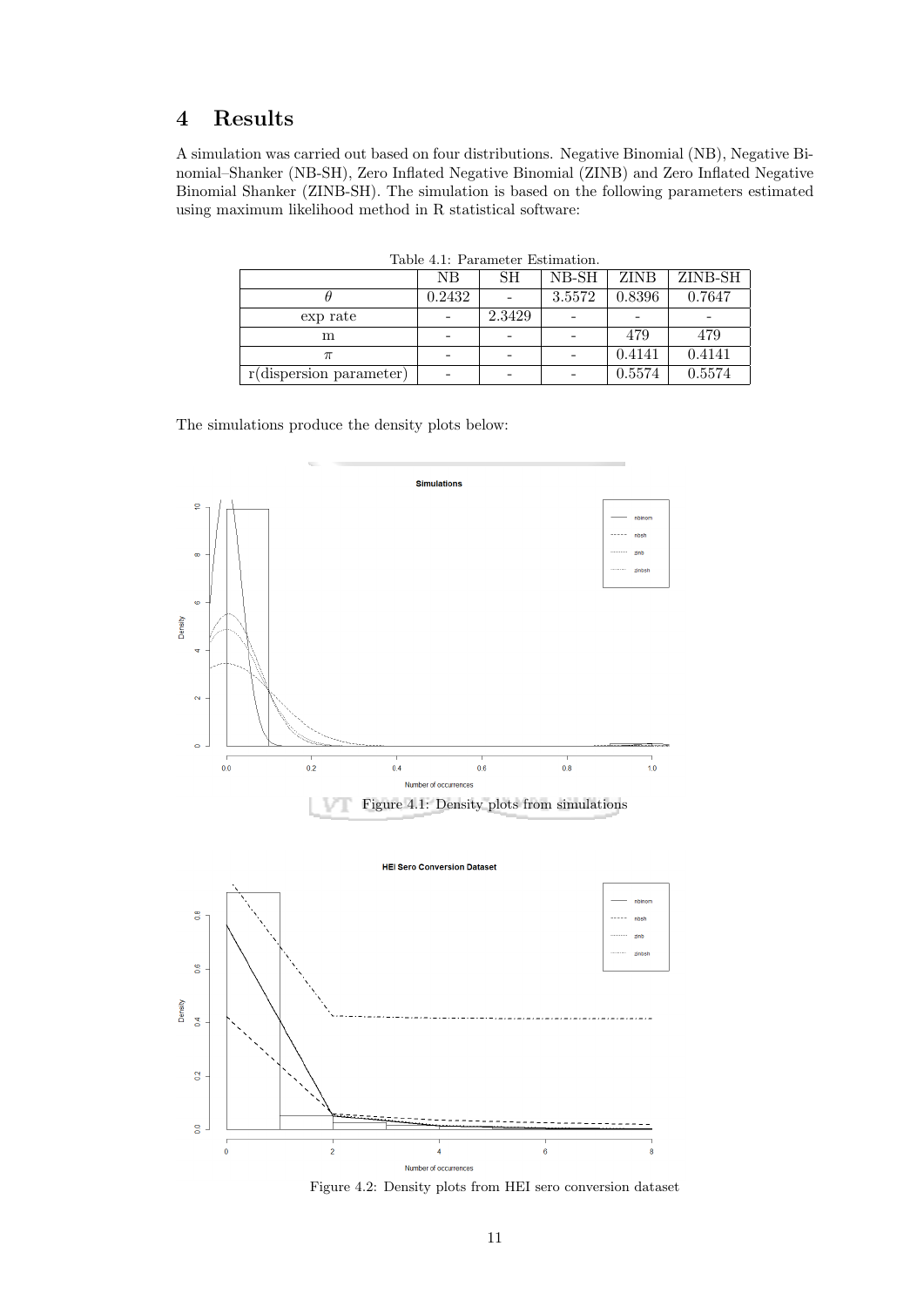The density plots show how the different models fit the data with zero inflation, the ZINB, ZINB-SH and NB-SH distributions partition the zeros. A portion of the zero values that may be considered random appear on the density plots. The NB distribution attempts to fit all the zero under the density curve since all the zeros are considered random.

| Number of counts                       | Observed | <b>ZINB</b> | ZINB-SH | NB   | $NB-SH$ |
|----------------------------------------|----------|-------------|---------|------|---------|
|                                        | 378      | 380         | 381     | 381  | 454     |
|                                        | 59       | 61          | 47      | 47   | 29      |
|                                        | 26       | 27          | 23      | 23   |         |
|                                        | 13       | 10          | 20      | 20   | 3       |
|                                        |          |             | 10      | 10   |         |
|                                        |          |             | 13      | 13   |         |
| $\chi^2$ goodness of fit test(p-value) |          | 0.09        | 0.78    | 0.78 | 0.05    |

Table 4.2: Observed and expected count values for ZINB and ZINB-SH.

The goodness of fit statistics show that there is no significant difference between the observed and expected values of the distributions. This implies that the models can be implemented in different scenarios and the best model chosen based on criteria such as Akaike Information Criterion (AIC).

Performance of these models can also be assessed using rootograms. We simulate independent variables and conduct a regression in order to be able to plot the rootograms. A rootogram uses bar plots to show how the model fit each count value. Hanging bars, that is, bars plotted above or below the zero line show a poor fit while bars plotted exactly on the zero line indicate a good fit.If a bar doesn't reach the zero line then the model over predicts a particular count bin, and if the bar exceeds the zero line it under predicts.

The figures below show the rootograms for the simulated dataset.



Figure 4.3: Rootogram plot for Negative Binomial Distribution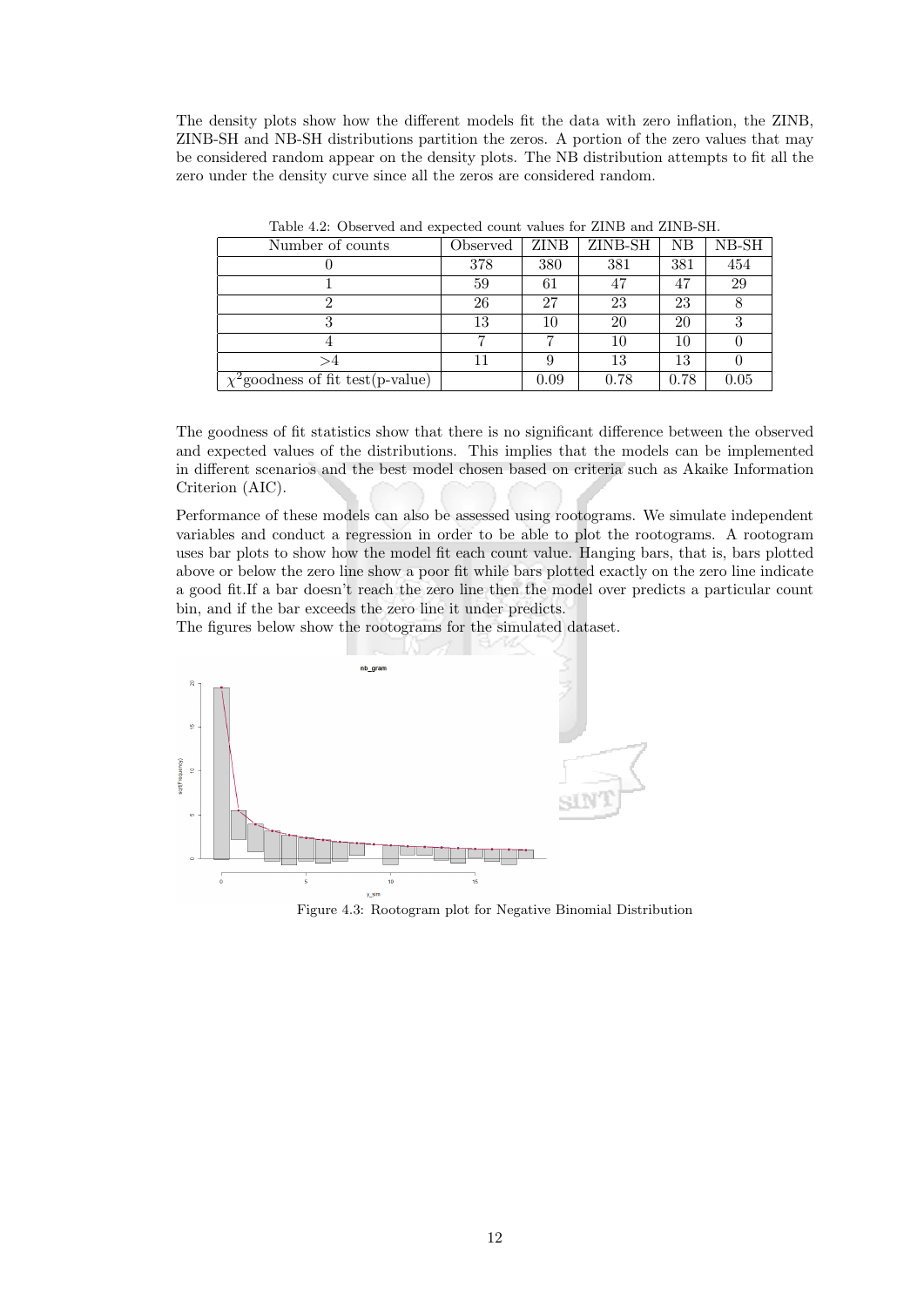

Figure 4.4: Rootogram plot for ZINB Distribution



Figure 4.6: Rootogram plot for ZINB-SH Distribution

The simulations were also conducted on datasets with different proportions of non-random zeros. The performance based on AIC is shown in Table 3 below:

 $AIC = -2logL(\theta) + 2k$ 

where  $L(\theta)$  is the maximized likelihood function for the estimated model and k is the number of estimated parameters in the model.

AIC rewards goodness of fit (as assessed by the likelihood function), but it also includes a penalty that is an increasing function of the number of estimated parameters. The penalty discourages overfitting, which is desired because increasing the number of parameters in the model almost always improves the goodness of the fit.

The simulations below are based on a zero inflated dataset with 86% zeros.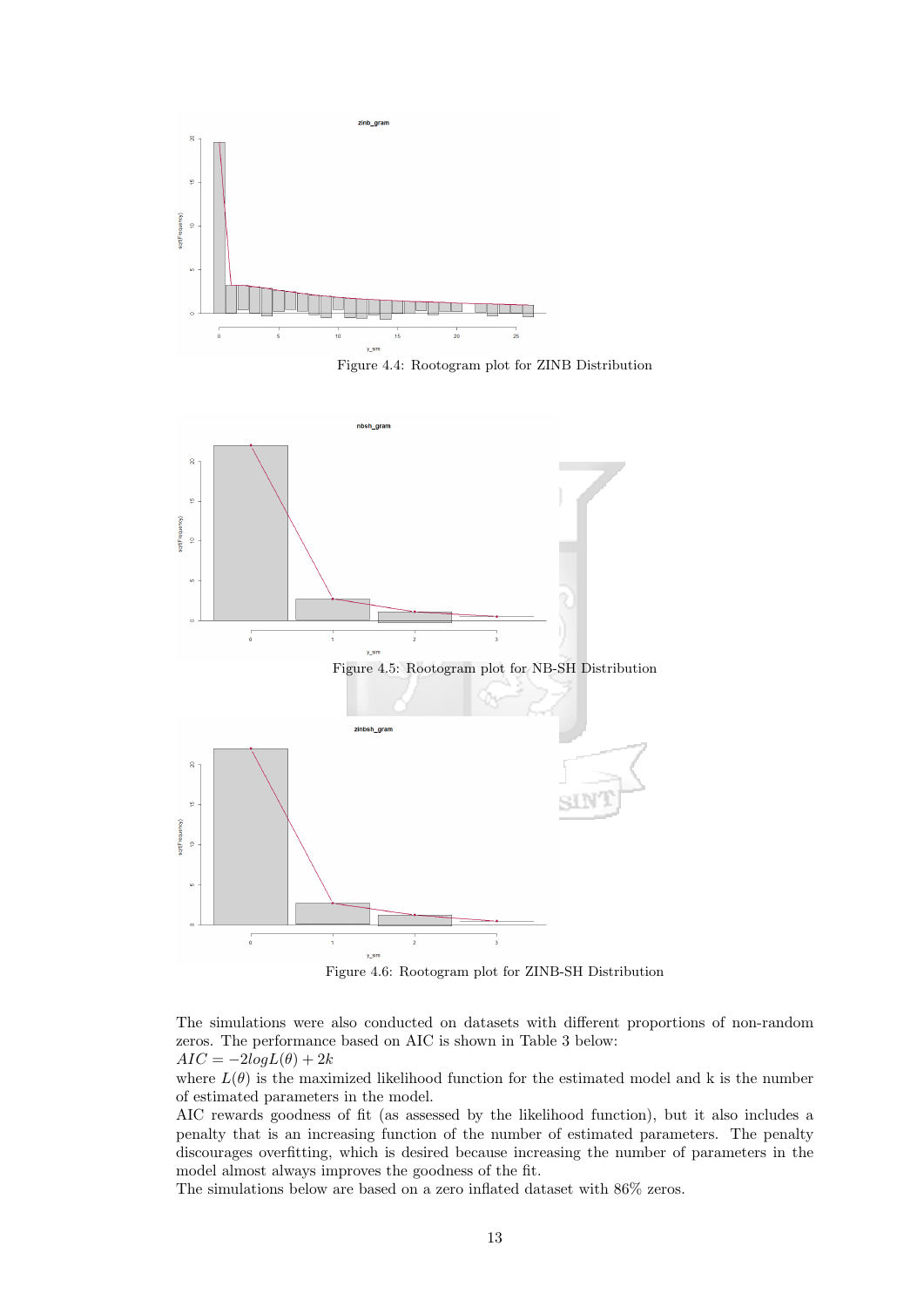| Proportion of non-random zeros | <b>ZINB</b> | ZINB-SH | NB      | NB-SH   |  |  |
|--------------------------------|-------------|---------|---------|---------|--|--|
| 0.0                            | 2320        | 2377.60 | 598.18  | 1499.10 |  |  |
| 0.2                            | 2050        | 2234.71 | 598.24  | 1500.01 |  |  |
| 0.4                            | 1729.6      | 1998    | 1601.20 | 2553.42 |  |  |
| 0.8                            | 665.4       | 705.34  | 1819.54 | 2897.81 |  |  |
| 0.9                            | 322.6       | 350.04  | 2001.02 | 3228.52 |  |  |

Table 4.3: Performance based on AIC values for dataset with 86% zeros.

We conduct similar AIC comparison on a zero inflated dataset with 14% zeros and obtain the results below:

| Table 4.4: Performance based on AIC values for dataset with 14% zeros. |             |         |        |        |  |  |
|------------------------------------------------------------------------|-------------|---------|--------|--------|--|--|
| Proportion of non-random zeros                                         | <b>ZINB</b> | ZINB-SH | NB.    | NB-SH  |  |  |
| 0.0                                                                    | 469.2       | 477.61  | 98.18  | 149.10 |  |  |
| 0.2                                                                    | 400.20      | 464.18  | 98.03  | 150.76 |  |  |
| 0.4                                                                    | 304.20      | 397.93  | 160.42 | 255.20 |  |  |
| 0.8                                                                    | 122.30      | 135.61  | 213.54 | 289.87 |  |  |
| 0.9                                                                    | 104.98      | 110.89  | 257.02 | 315.96 |  |  |

Table 4.4: Performance based on AIC values for dataset with 14% zeros.

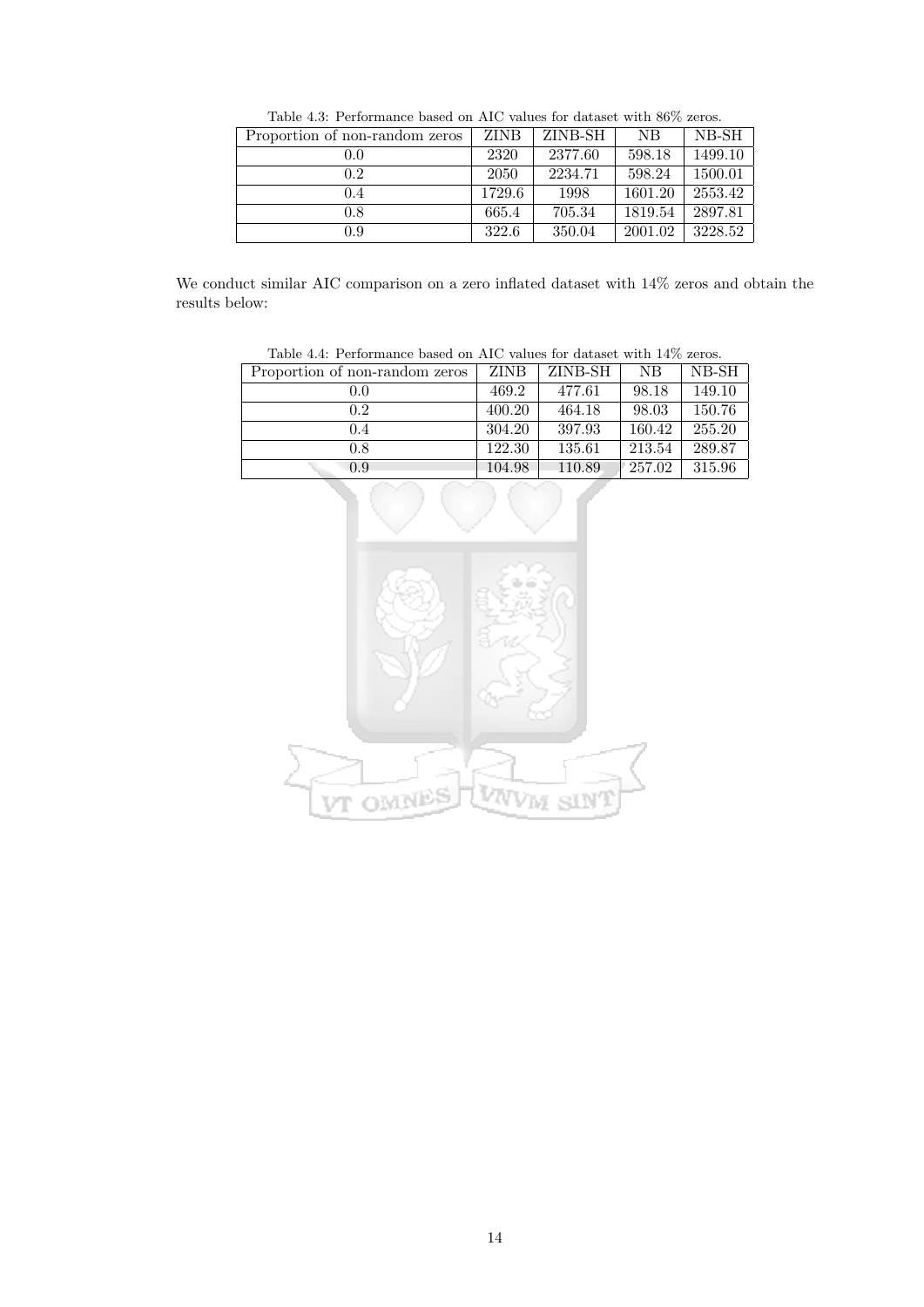# 5 Discussion

The density plots using the simulated and real data show how well the distributions fit to the data. The zero inflated distributions fit the data better than the standard count models. Given a count dataset, we can plot histograms and density plots to determine the distribution of the dataset.

We further assess the goodness of fit by using the real dataset of HIV sero-conversion. We obtain expected values from each of the distributions and calculate the  $\chi^2$  goodness of fit. The results show that the distributions can be applied to the simulated dataset. This means that for the HIV sero-conversion dataset both standard and zero inflated models can be applied based on the  $\chi^2$  statistic.

The rootograms show the fit of the data at different counts for the simulated dataset. The negative binomial offers a poor fit of the data at count zero compared to the other models, it under predicts the zero counts. The zero inflated models give an accurate result for the zero counts. The rootograms give a visualization that shows the zero inflated models perform better in predicting a zero count when a dataset is exhibiting zero inflation.

A dataset can exhibit zero inflation even when the overall percentage of zeros is small.It is important to test for zero inflation before using a zero inflated distribution for analysis. We use AIC values to show performance of a the distributions with simulated data exhibiting zero inflation with 86% of the overall values being zero and a second simulated dataset with 14% zeros. Since both datasets are zero inflated, there is a common trend.Overall, the ZINB distribution performs better than the ZINB-SH as more non-random zeros are introduced to the dataset for this simulated dataset. However,compared to standard count models, ZINB-SH performs better as the proportion of no random zeros increases. When all the values are zero, the standard count distributions have low AIC values and perform better than the ZINB-SH and ZINB. Non-random zeros result in an increase in AIC values for the standard models and a reduction in AIC for the zero inflated models. When the proportion of non-random zeros is 0.9, the ZINB and ZINB-SH have lower AIC values.

Interventions that targets PMTCT remains important HIV management considerations and are intended to mitigate the risk of HIV transmission from HIV infected mothers to their child. Kenya, in particular, the country has to a large extent, made significant progress in reducing MTCT rate. Literature has shown, for effective reduction in transmission, interventions for HEI begins well before delivery (Nyamhanga, Frumence, & Simba, 2017). The HEI care and treatment, focuses on reducing the risk of infection with PreP, monitoring for signs and symptoms of HIV sero-conversion, and adhering to PCR testing schedule and starting treatment immediately. The UNAIDS report describes a 26% decline in incident HIV infections between 2009 and 2015 in the Global Plan priority countries in Sub-Saharan Africa. This study is motivated by typical HEI sero-conversion data. In this setting the ZINB-SH, distribution provides an alternative to the Poisson-Shanker distribution in particular, when data exhibits over dispersion brought by excess zeros. The HIV Exposed infant data is characterized by both structured and non-structured zeroes which makes the feature ideal in this context. HEI sero-conversion data is collected routinely by ministry of health (MoH) in Kenya. Naturally, implementation of PMTCT is heterogeneous and results to structured zeros among positive HEI (situation where PMTCT is implemented optimally) and random zero among positive HEI (situation where PMTCT is implemented sub-optimally). Failure to accommodate structured and random zero-inflation may result in false inference (Blasco-Moreno et al., 2019). With this backdrop, the conventional zero-inflated distributions that do not consider structured and random zeros in data may give misleading results. Several rigorous and non-rigorous count data analysis approaches with zero inflation have been proposed by different researchers. (Nekesa et al., 2019) did a comparison of four zero inflated models including the Zero Inflated Poisson (ZIP), Zero Altered Poisson (ZAP), Zero Inflated Negative Binomial (ZINB) and Zero Altered Negative Binomial (ZANB). (Nekesa et al., 2019) concluded that the ZAP was the best model based on AIC values for the different models. Covariates are used to run a regression based on the four models and HEI is shown to be twice likely to detect HIV compared to initial Polymerase chain reaction (PCR). Here we provide an extension of Zero-inflated Negative Binomial (ZINB) distribution to Zero Inflated Negative Binomial-Shanker (ZINB-SH) distribution. We have described the properties of ZINB-SH distribution and estimated its parameters. Extensive simulations were conducted and the results in terms of goodness-of-fit, compared to the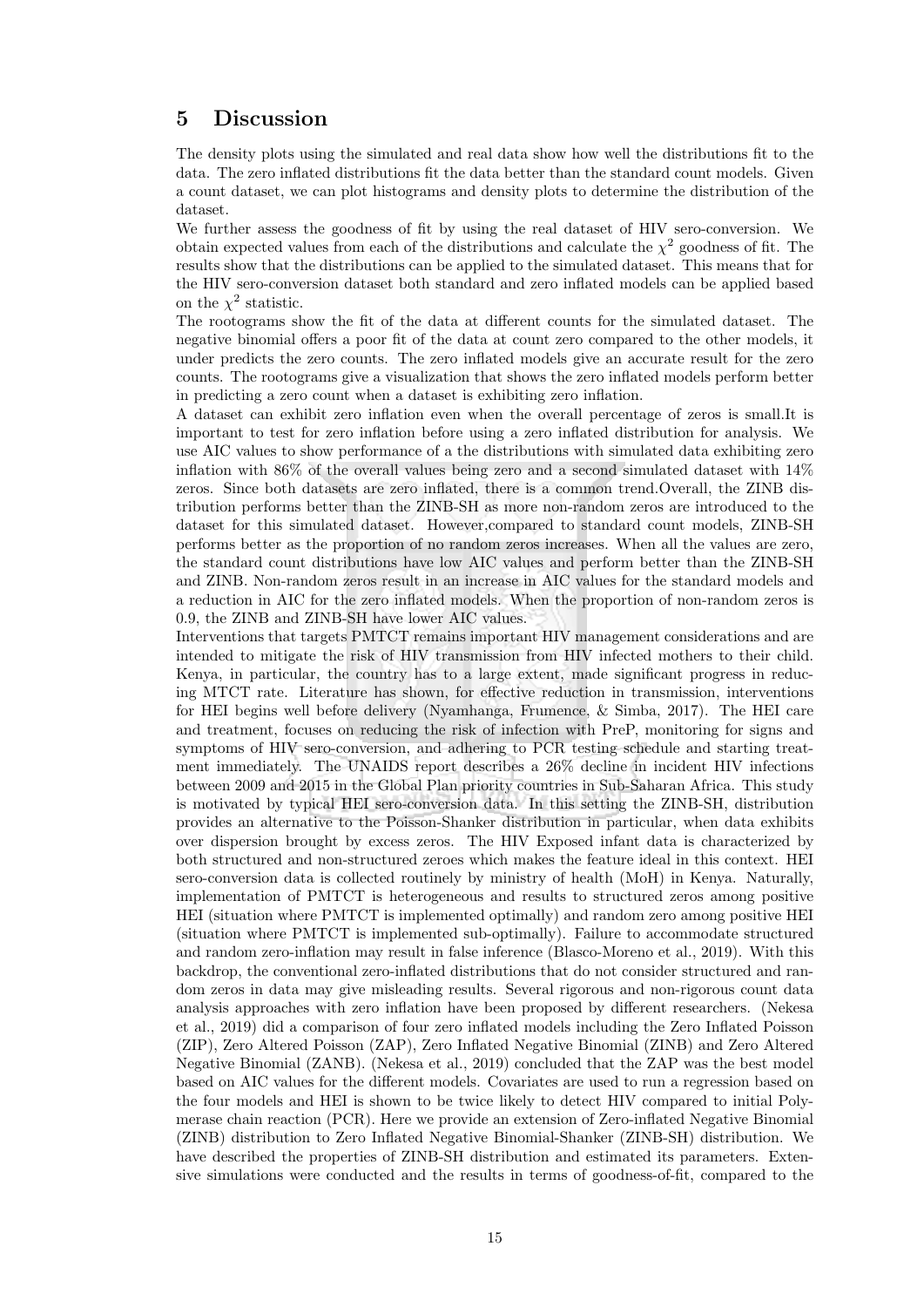standard Negative Binomial, Zero-Inflated Negative Binomial and Negative Binomial–Shanker distributions. The ZINB-SH distribution is competitive under different settings of simulation and does well as sample size increases. To validate the distribution we apply real typical HIV Exposed Infant data.

# 6 Conclusion

In this work, the aim was to create a new distribution for zero inflated data and determine whether the new distribution performs better than the standard ZINB. The major difference between the two distributions is that ZINB-SH allows the parameters of the NB to be random and follow a distribution of their own, The parameters for the new distribution are determined using the maximum likelihood method. The new model is used in generating new random variables through simulations. It is also applied to a HEI Sero conversion dataset. In this case the ZINB-SH distribution has been shown to be competitive in performing analysis on zero inflated data. In the context of mixture distributions, a distribution with more parameters being random, with their own distribution, provides greater flexibility. ZINB-SH can be considered as a distribution when fitting models that exhibit excess zeros. The extra randomness in the model does not necessarily improve the ZINB, however, the ZINB-SH performs better than the standard count models and can be considered as an alternative to ZINB.

In future we hope to incorporate the distribution developed here in statistical software to make it easier to apply on a wider scale.

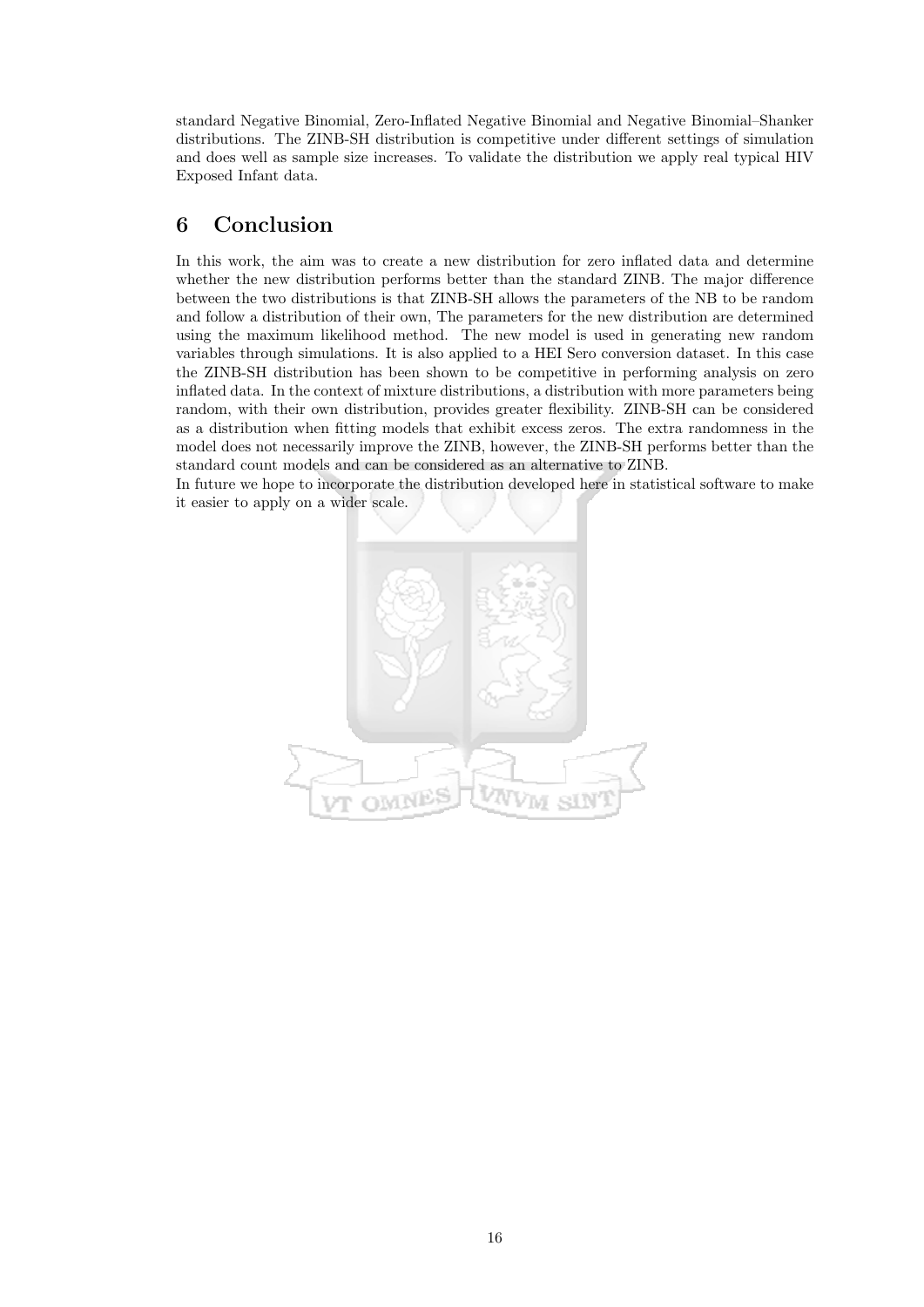# Appendices

#### R Codes

```
# FITTING THE ZERO INFLATED NEGATIVE BINOMIAL DISTRIBUTION TO THE HIV DATASET
library ( fitdistrplus )
library (ggplot2)
library ( distr )
library (actuar)
library (pscl)
library (ZIM)
library (pscl)
hiv <- read.csv("D:/Stella/Documents/MASTERS/Thesis/negative_binomial/Copy<sub>u</sub>of<sub>u</sub>HEI_Data.
# View ( hiv )
rshanker <- function (n, exp_rate)
{\small 1} iseed=101
w_{\texttt{exp}} = exp_{\texttt{rate}} / (exp_{\texttt{exp}} - rate^{-2} + 1)set . seed ( iseed )
w_{\text{max}} < -1-w_{\text{max}}r_{\texttt{exp}} <- r_{\texttt{exp}}(n, \texttt{exp}_{\texttt{exp}})r_{\text{ram}} <- r_{\text{gamma}}(n, shape=2, scale = exp_{\text{rate}})#flag <- rbinom (n, size=1, prob=cpct)
return (r_{exp} * w_{exp} + r_{gamma} * w_{max})}
qshanker <- function (p, exp_rate)
{\text{iseed}=101}w_{\texttt{exp}} = exp_{\texttt{rate}} / (exp_{\texttt{exp}} - rate^{-2+1})set . seed ( iseed )
w_{\text{max}} < -1-w_{\text{max}}q<sub>-</sub>exp <- qexp(p, exp<sub>-</sub>rate)<mark>q_gam <- qgamma(p,shape=2,scale = exp_rate)</mark>
# flag <- rbinom (n , size =1, prob = cpct )
return (q_{exp} * w_{exp} + q_{gamma} * w_{max})}
pshanker <- function (q, exp_rate)
{i<sub>seed</sub> = 101}w_{\texttt{exp}} = exp_{\texttt{exp}} rate/(exp_{\texttt{exp}} rate<sup>2+1</sup>)
set . seed ( iseed )
w_{\text{max}} < -1-w_{\text{max}}p_{exp} <- p_{exp}(q, exp_{rate})p_{gam} <- pgamma(q, shape=2, scale = exp_{rate})# flag \leftarrow rbinom (n, size = 1, prob = cpct)
return ( p\_exp * w\_exp + p\_gam * w\_gam )}
dshanker \leftarrow function (x, exp_{rate}){i}seed=101
w_{\texttt{exp}} = exp_{\texttt{exp}}rate/(exp_{\texttt{exp}}rate<sup>2+1</sup>)
set . seed ( iseed )
w_{\texttt{u}}gam \texttt{<} - 1 - w_{\texttt{u}}exp
d_{\texttt{exp}} \leftarrow \texttt{dexp}(x, \texttt{exp\_rate})d_{\texttt{q}} = \texttt{q}_{\texttt{q}} <- d_{\texttt{q}} = \texttt{q}_{\texttt{q}} and d_{\texttt{q}} (x, shape=2, scale = \texttt{exp}_{\texttt{q}} rate)
#flag <- rbinom (n, size=1, prob=cpct)
```
 $return ( d_{exp} * w_{exp} + d_{gamma} w_{max})$ 

}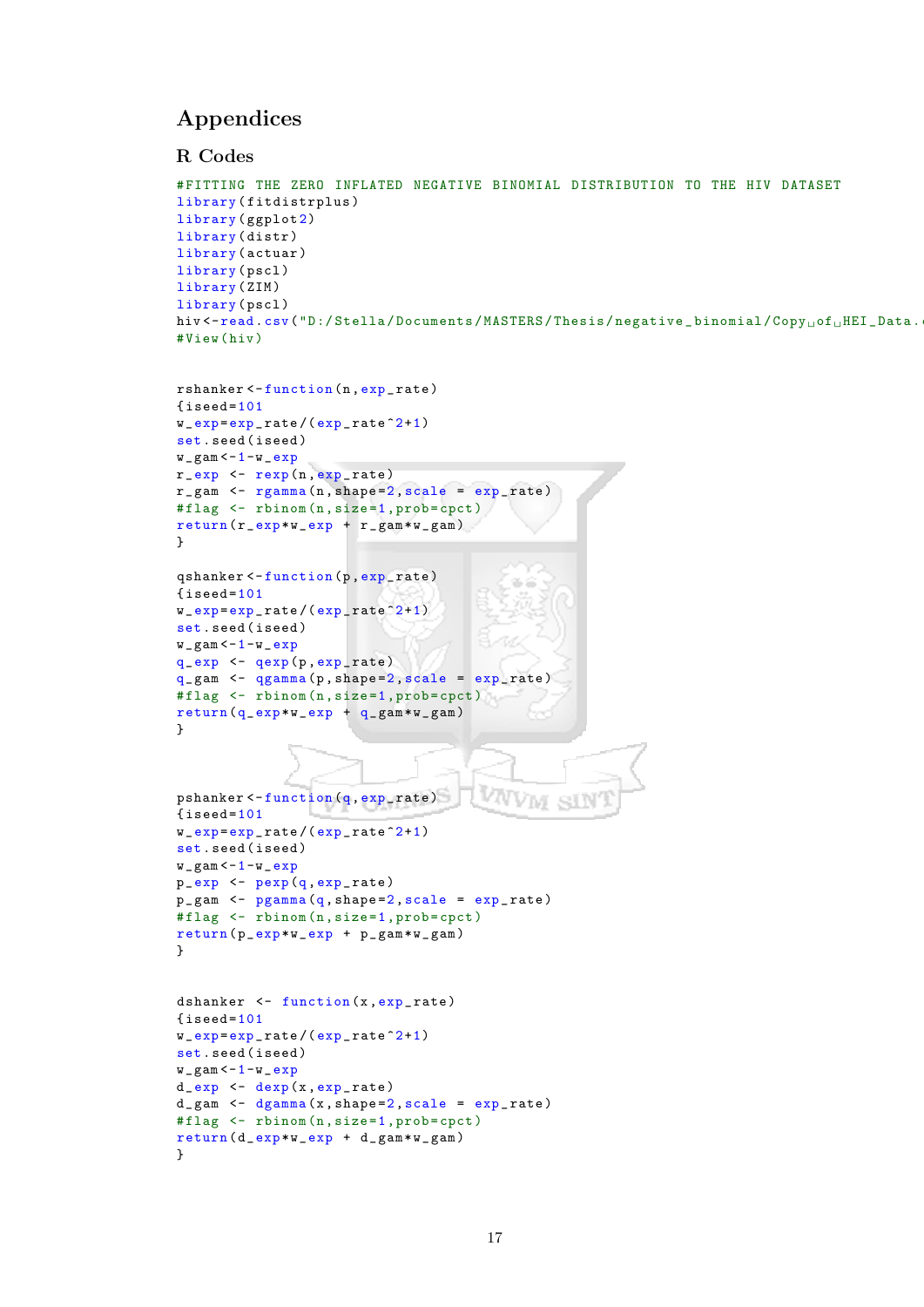```
# NEGATIVE BINOMIAL SHANKER DISTRIBUTION
rnbsh < - function (n ,k , lambda ){
  rnbinom(n, k, mu = lambda)}
qnbsh < - function (p ,k ,m , lambda ){
  q<-pnbinom(p, k, mu =lambda)
}
pnbsh < - function (q, k, m, lambda) {
 p < - pnbinom (q, k, mu = lambda)
\mathbf{r}dhbsh < -function(x, k, lambda){
  d < -dhbinom(x, k, mu = lambda)}
# ZERO INFLATED NEGATIVE BINOMIAL SHANKER
dznbsh \leq function (x, k, \text{lambda}, \text{omega}, \text{log} = \text{FALSE}) {
  d \langle - omega * (x == 0) + (1 - omega) * dnbinom (x, k, mu = lambda)
  if(log == FALSE) {
    d
  } else if(log == TRUE) {
    log(d)}
}
pznbsh <- function (q, k, lambda, omega, lower.tail = TRUE, log.p = FALSE) {
  p <- omega * (q \ge 0) + (1 - \text{omega}) * pnbinom(q, k, mu = lambda)
  if( lower.tail == FALSE) {
    p \le -1 - p\mathbf{I}if(log.p == TRUE) {
    p \leftarrow \log(p)}
  p
}
qznbsh \le function (p, k, \text{lambda}, \text{omega}, \text{lower tail} = \text{TRUE}, \text{log.p} = \text{FALSE} {
  if( lower.tail == FALSE) {
   p \leftarrow 1 - p\mathbf{r}if(log.p == TRUE) {
    p \leftarrow exp(p)}
  qnbinom (pmax(0, (p -omega) / (1 -omega) , k, mu = lambda)
}
rznbsh <- function (n, k, lambda, omega) {
  ifelse(rbinom(n, 1, omega), 0, rhbinom(n, k, mu = lambda))
```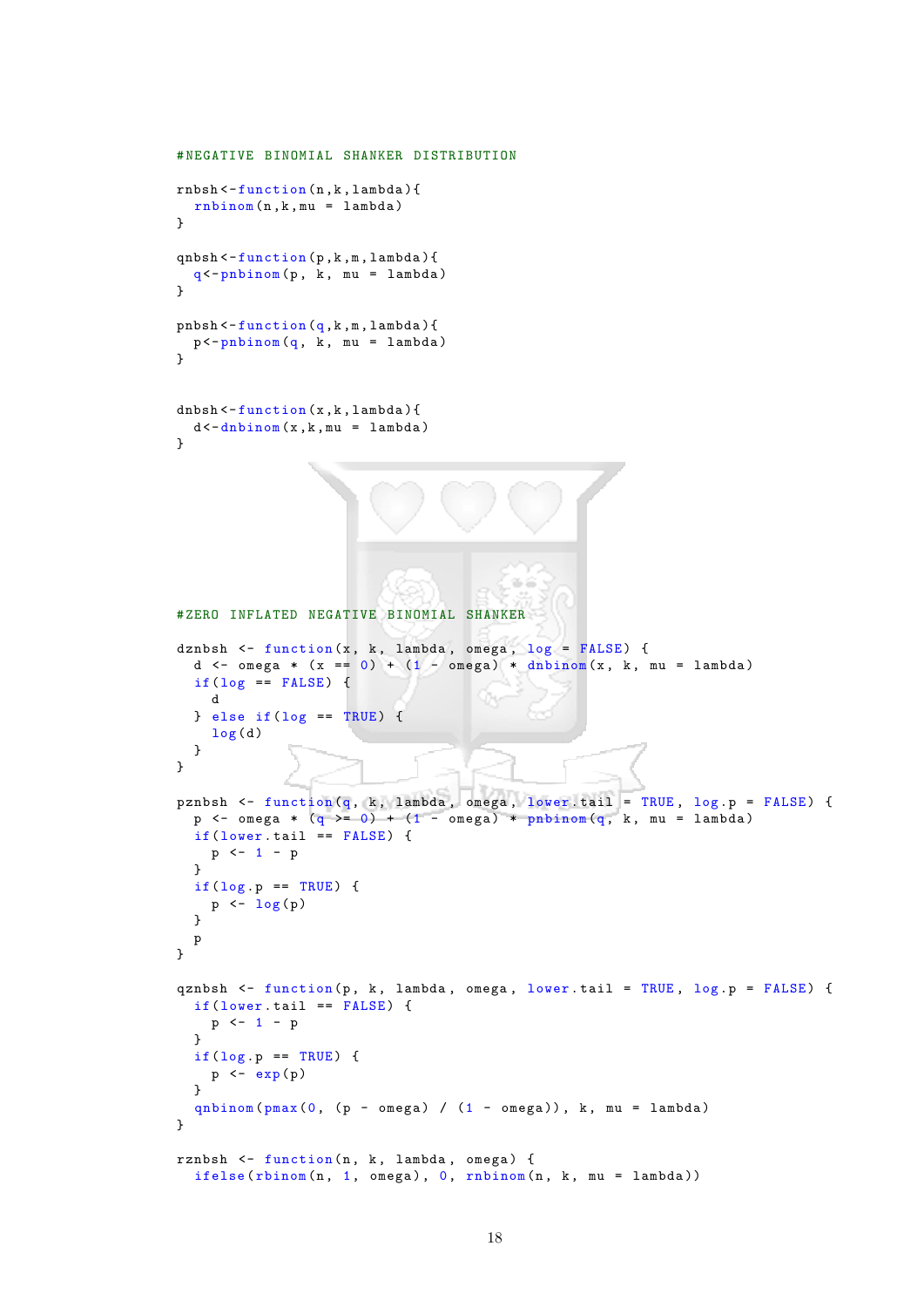```
}
```

```
fit 1<-fitdist (data=hiv $ Number . of . HEI . Sero . conversion, distr="nbinom", method="mle")
summary (fit1)
fit3 < -fitdist (hiv $ Number . of . HEI . Sero . conversion, "nbsh", start = list (k=1, lambda=1), low
summary (fit3)
fit 4 <- fitdist (data=hiv $ Number . of . HEI . Sero . conversion, distr="zinb",
lower = c(0,0), start = list(k = 1, lambda = 1,omega = 0.5))summarv(fit4)fit 5 <- fitdist ( hiv $ Number . of . HEI . Sero . conversion , distr = " znbsh ",
start = list(lambda=1,omega=0.5,k=1), method="mle")
summary (fit5)
```

```
a < -rznbsh (n=1000, omega=0.4141, lambda=rshanker (1, exp_rate=2.34291), k=1)
b < - rnbsh (n=1000, k=1, 1 ambda = rshanker (1, exp<sub>-</sub> rate = 2.34291))
c < -rnbinom (n=1000, mu=0.4919530, size=0.2432295)
d < -r \sinh(n = 1000, k = 0.5574, \tlambda) lambda=0.8396, omega=0.4141)
hist (a, prob=T, main="Simulations", xlab="Number<sub>u</sub>of<sub>u</sub>occurrences")
lines (density (a), lty=1)
lines (density ( b) , lty=2)lines (density (c), lty=3)
lines (density ( d ), lty=4)\alpha \leq
```

```
legend ('topright', legend=c("zinbsh", "nbinom", "zinb", "nbsh"),
       lty = c(1, 2, 3, 4), cex=0.75)
```

```
# ggplot
temp <- as.data.frame(table(hiv$Number.of.HEI.Sero.conversion))
names(temp) < -c' ( 'no' , 'freq' )temp
temp$no. <-as. numeric (as. character (temp$no.))
temp$Nmod <- temp$freq / sum(temp$freq)
#temp$pois <- dpois (temp$no., lambda = mean (temp$no.))
temp$nbinom <- dnbinom (temp$no., size=0.2432295,mu=0.4919530)
temp$nbsh <-dnbsh (temp$no., k=0.2433, lambda=0.49199)
temp $ zinb < - dzinb (temp $ no ., omega = 0.4141, k = 0.5574, lambda = 0.8396)
temp$znbsh <-dznbsh (temp$no., lambda=0.8406, omega=0.4141, k=0.5584)
ggplot(temp, aes(x=no., y= Nmod)) +
  geom\_histogram (stat="identity", binwidth = 2.5) +
  theme ( panel . grid . minor . x = element _ blank ( ) ,
        panel . grid . major . x = element _ blank ()) +
  geomline (aes (y = nbinom, color = "znbsh"))+
  geom\_line (aes (y = nbsh, color = "nbinom"))+
  geom\_line (aes (y = zinb, color = "zinb"))+
  geom\_line (~aes (y = znbsh, ~color = "nbsh"))+
  scale_colour_manual ("", values = c("red", "green", "blue", "maroon"))+
  ggtitle ("Comparison\text{or} \text{of } \text{Density }") +
  xlab("No<sub>□</sub> of<sub>□</sub> Infants") + ylab("Frequency")
```
# ###########################################################################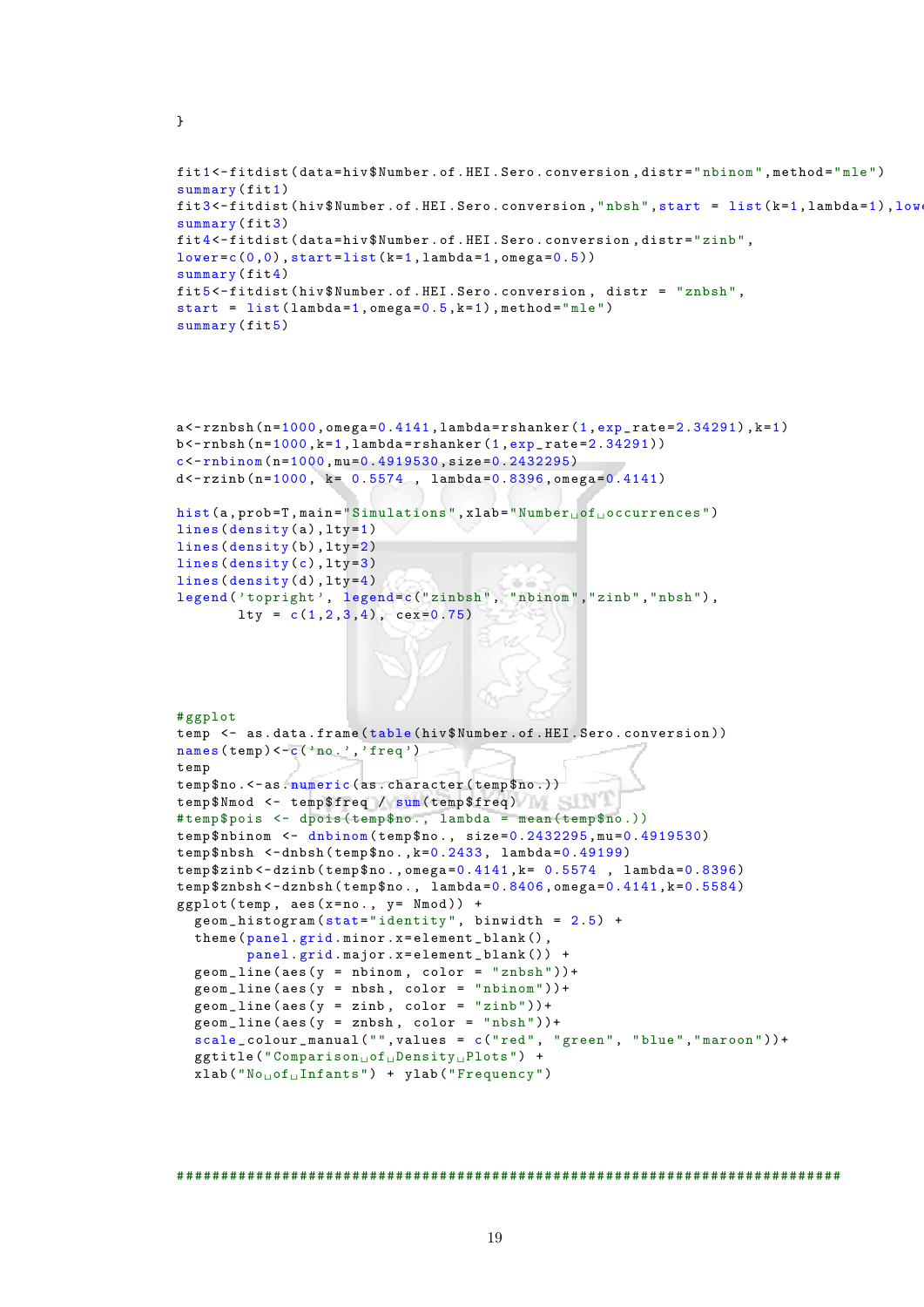```
# NB ROOTOGRAM
n \le -1000male \leq sample (c(0,1)), size = n, replace = TRUE)
z \leq - rbinom (n = n, size = 1, prob = 0.1)
# mean(z == 0)y_s = \sin \left( z - \text{ifelse} \right) (z) = 0, 0,rnbinom(n=n, mu=(0.4919530*male==1), size=0.2432295))
table (y_sim, male)
barplot(table(y_sim))# plot rootograms
library ( pscl )
nb_{\texttt{gram}} < -glm \cdot nb(y_{\texttt{sim}} \text{ 'male})summary (nb_gram)
countreg :: rootogram ( nb _ gram )
# NBSH ROOTOGRAM
male \leq sample (c(0,1)), size = n, replace = TRUE)
z \leq - rbinom (n = n, size = 1, prob = 0.1)
# mean (z == 0)y_s = \sin \left( - \frac{1}{2} \right) if else (z_i) = 0, 0,
                   rnbsh(n=n, k=0.2433, lambda = rshanker(1, exp_rate = 2.34291)))
table (y_sim, male)
barplot (table (y_sim))
# plot rootograms
library (pscl)
nbsh_gram <- glm.nb(y_sim ~ male)
summary (nbsh_gram)
countreg :: rootogram ( nbsh _ gram )
# ZINB ROOTOGRAM
male \leq sample (c(0,1)), size = n, replace = TRUE)
z \leq - rbinom (n = n, \text{ size } = 1, \text{ prob } = 0.1)# mean (z == 0) VT \bigcirc MIN
                                    빗 년
                                             CVIVI.
                                                    SW)
y_sim <- ifelse(z == 0, 0,
                   rzinh(n=n, k=0.5574, lambda=0.8396, omega=0.0))
table (y_sim, male)
barplot (table (y_sim))
# plot rootograms
library (pscl)
zinb_gram <- zeroinfl(y\_sim * male | 1, dist = "negbin")
summary (zinb_gram)
countreg :: rootogram ( zinb _ gram )
# ZINBSH ROOTOGRAM
male \leq sample (c(0,1)), size = n, replace = TRUE)
z \leq - rbinom (n = n, size = 1, prob = 0.1)
# mean(z == 0)y_s = \sin \left( z - i \text{felse} \right) == 0, 0,
rznbsh(n=n,omega=0.9,lambda=(rshanker(1,exp_rate=2.34291)*male==1), k=0.5584))
```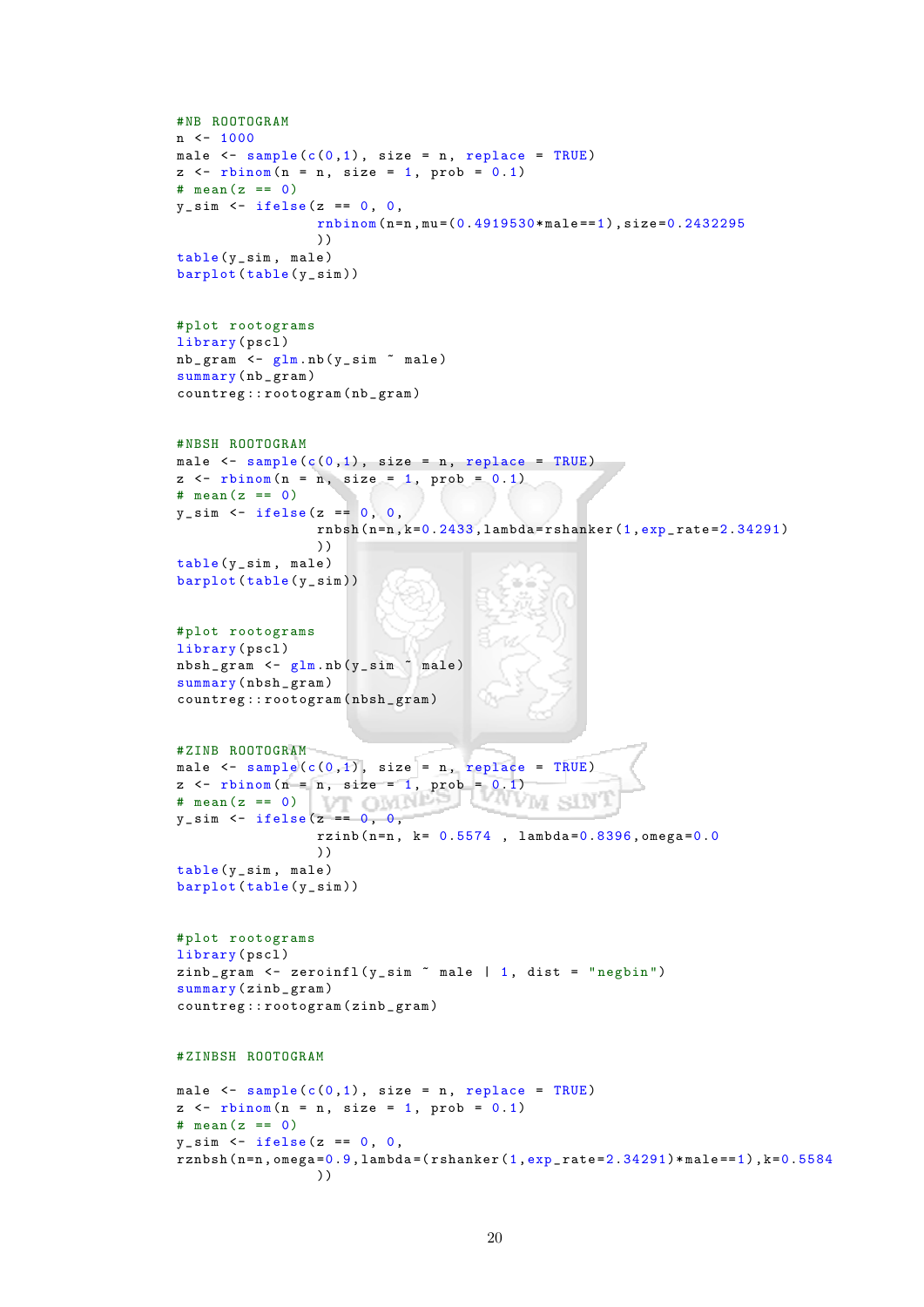```
table (y_sim, male)
barplot (table (y_sim))
```
# plot rootograms library (pscl) zinbsh \_ gram <- zeroinfl ( y \_ sim ~ male | 1, dist = " negbin ") summary ( zinbsh \_ gram ) countreg :: rootogram ( zinbsh \_ gram )

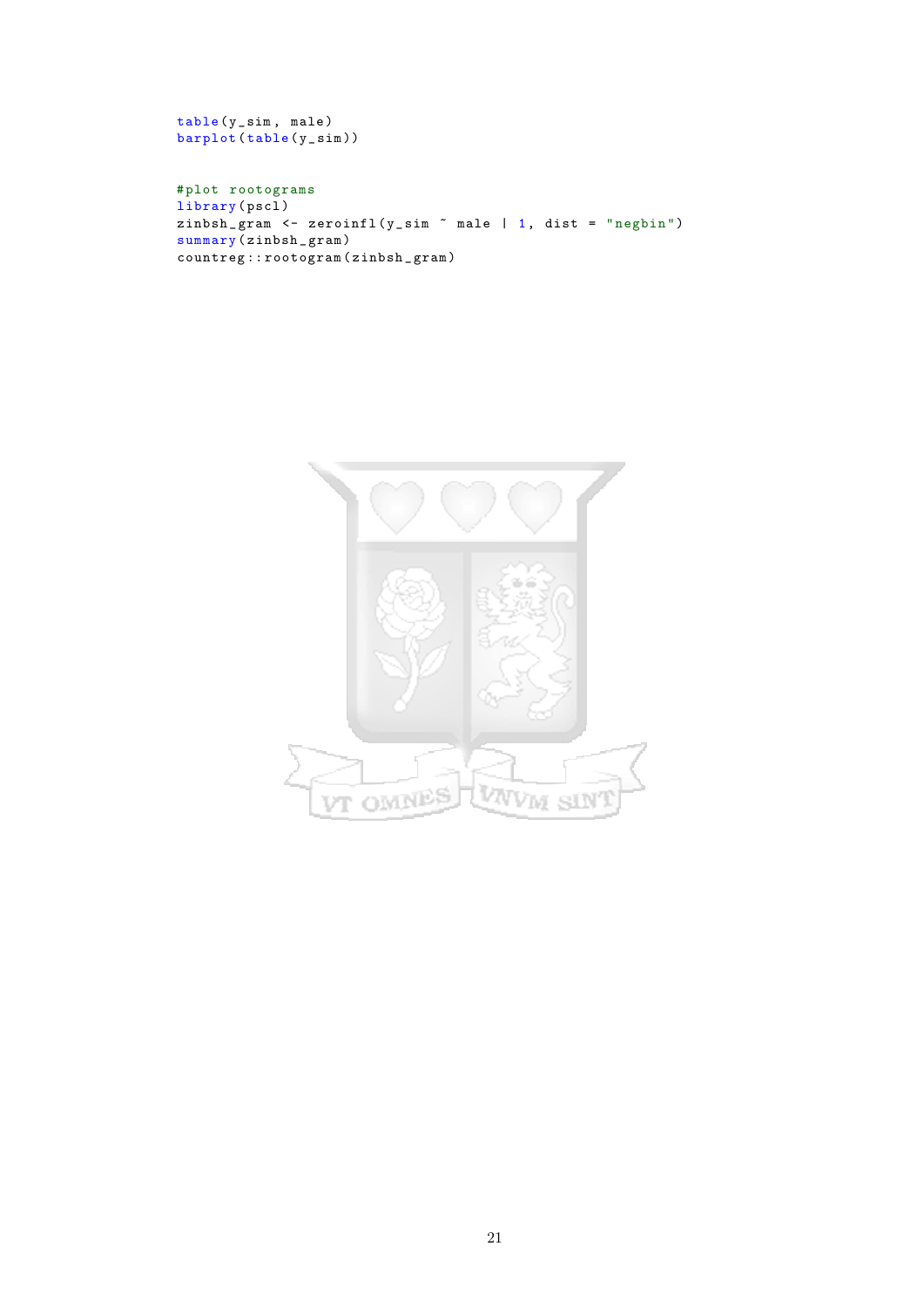## References

- Aryuyuen, S., Bodhisuwan, W., & Supapakorn, T. (2014). Zero inflated negative binomialgeneralized exponential distribution and its applications. Songklanakarin J. Sci. Technol, 36 (4), 483–491.
- Blasco-Moreno, A., Pérez-Casany, M., Puig, P., Morante, M., & Castells, E. (2019). What does a zero mean? understanding false, random and structural zeros in ecology. Methods in Ecology and Evolution,  $10(7)$ , 949–959.
- Cohen, A. C. (1963). Estimation in mixtures of discrete distributions. Statistical Pub. Society.
- Desjardins, C. D. (2013). Evaluating the performance of two competing models of school suspension under simulation-the zero-inflated negative binomial and the negative binomial hurdle.
- Diebolt, J., & Robert, C. P. (1994). Estimation of finite mixture distributions through bayesian sampling. Journal of the Royal Statistical Society: Series B (Methodological), 56(2), 363– 375.
- Hadi, M. A., Aruldhas, J., Chow, L.-F., & Wattleworth, J. A. (1995). Estimating safety effects of cross-section design for various highway types using negative binomial regression. Transportation Research Record, 1500 , 169.
- Hall, D. B. (2000). Zero-inflated poisson and binomial regression with random effects: a case study. Biometrics, 56 (4), 1030–1039.
- Hilbe, J. M. (2014). Modeling count data. Cambridge University Press.
- Hua, H., Wan, T., Wenjuan, W., & Paul, C.-C. (2014). Structural zeroes and zero-inflated models. Shanghai archives of psychiatry, 26 (4), 236.
- Jiang, Y., & House, L. A. (2017). Comparison of the performance of count data models under different zero-inflation scenarios using simulation studies.
- Khoshgoftaar, T. M., Gao, K., & Szabo, R. M. (2001). An application of zero-inflated poisson regression for software fault prediction. In Proceedings 12th international symposium on software reliability engineering (pp. 66–73).
- Lambert, D. (1992). Zero-inflated poisson regression, with an application to defects in manufacturing. Technometrics,  $34(1)$ , 1–14.
- Loquiha, O., Hens, N., Chavane, L., Temmerman, M., Osman, N., Faes, C., & Aerts, M. (2018). Mapping maternal mortality rate via spatial zero-inflated models for count data: A case study of facility-based maternal deaths from mozambique. PloS one, 13 (11), e0202186.
- Mullahy, J. (1986). Specification and testing of some modified count data models. Journal of  $econometrics, 33(3), 341-365.$
- Mwalili, S. M., Lesaffre, E., & Declerck, D. (2008). The zero-inflated negative binomial regression model with correction for misclassification: an example in caries research. Statistical methods in medical research,  $17(2)$ ,  $123-139$ .
- Nekesa, F., Odhiambo, C., & Chaba, L. (2019). Comparative assessment of zero-inflated models with application to hiv exposed infants data. Open Journal of Statistics,  $9(6)$ , 664–685.
- Nyamhanga, T., Frumence, G., & Simba, D. (2017). Prevention of mother to child transmission of hiv in tanzania: assessing gender mainstreaming on paper and in practice. Health policy and planning,  $32$  (suppl -5),  $v22-v30$ .
- Opitz, T., Tramini, P., & Molinari, N. (2013). Spline regression for zero-inflated models. arXiv preprint arXiv:1304.3347 .
- Osgood, D. W. (2000). Poisson-based regression analysis of aggregate crime rates. Journal of quantitative criminology,  $16(1)$ ,  $21-43$ .
- Ridout, M., Demétrio, C. G., & Hinde, J. (1998). Models for count data with many zeros. In Proceedings of the xixth international biometric conference (Vol. 19, pp. 179–192).
- Saengthong, P., Bodhisuwan, W., & Thongteeraparp, A. (2015). The zero inflated negative binomial–crack distribution: some properties and parameter estimation. Songklanakarin Journal of Science & Technology,  $37(6)$ ,  $701-711$ .
- Shanker, R. (2015). Shanker distribution and its applications. International Journal of Statistics and Applications,  $5(6)$ , 338-348.
- Shanker, R., et al. (2016). Sujatha distribution and its applications. Statistics in Transition. New Series, 17(3), 391-410.
- Shapiro, R. L., & Lockman, S. (2010). Mortality among hiv-exposed infants: the first and final frontier. The University of Chicago Press.